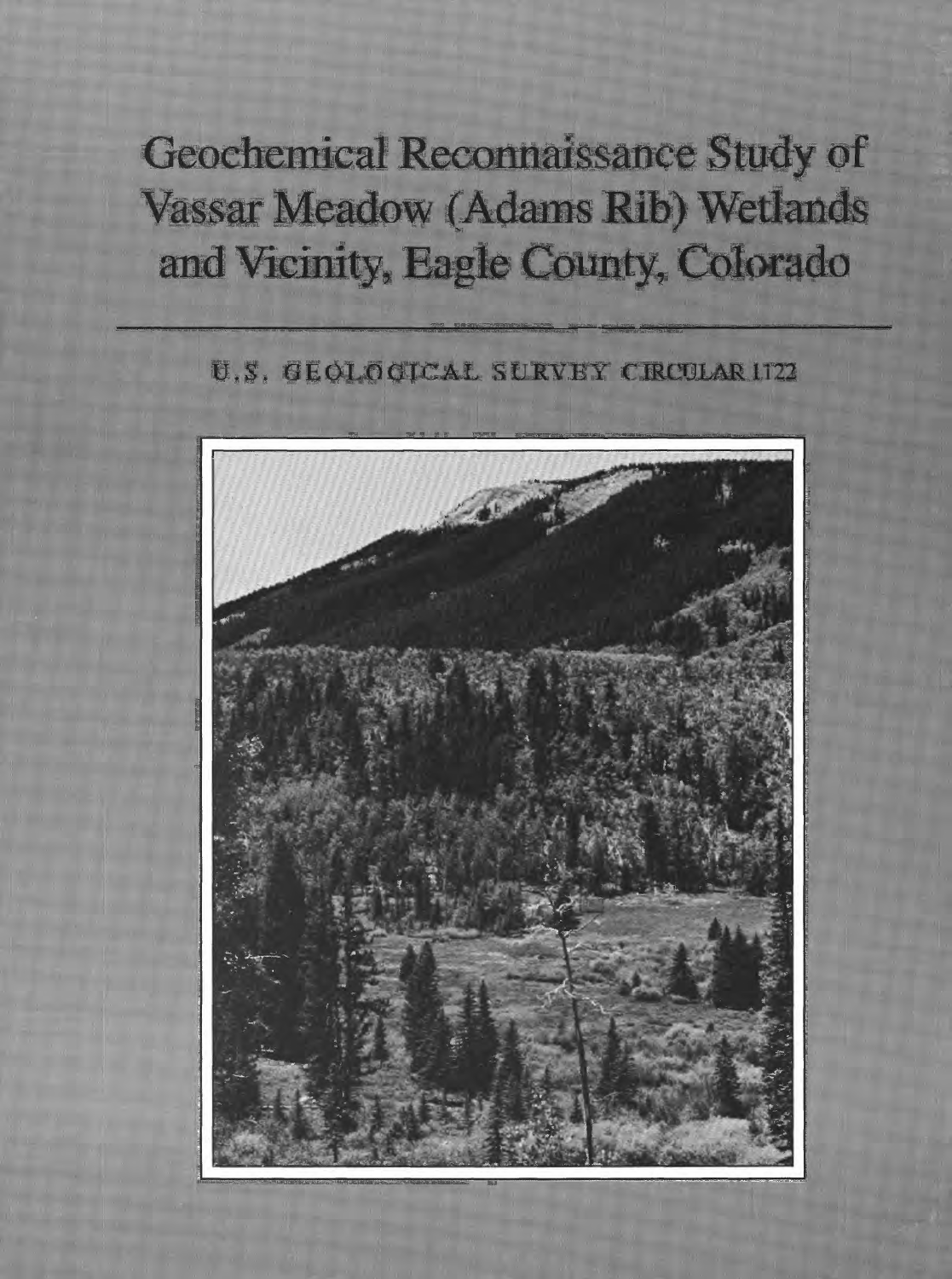**Cover.** View of Vassar Meadow with Adams Rib in the background. Photograph by G.R. Reetz, U.S. Environmental Protection Agency.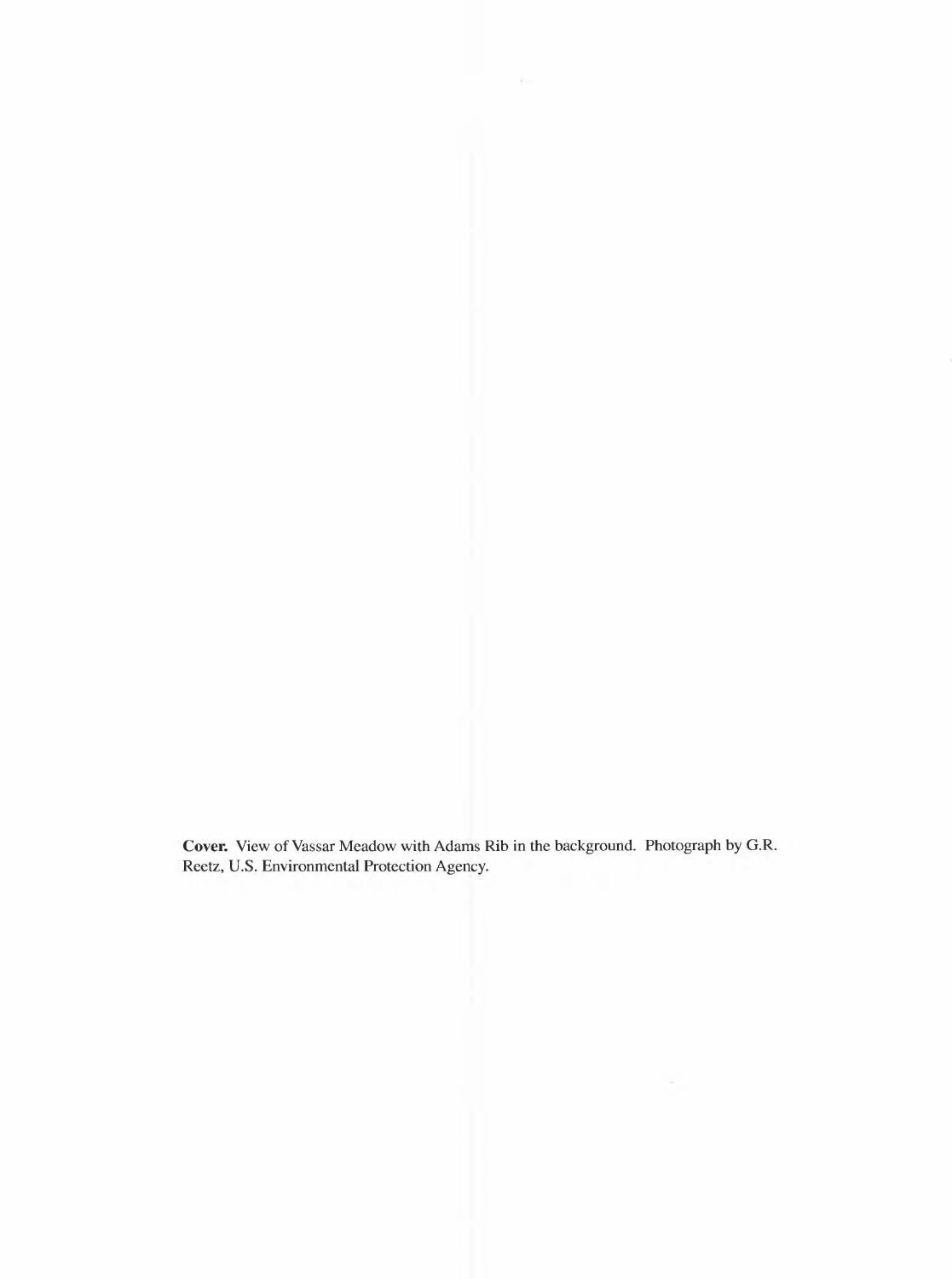## GEOCHEMICAL RECONNAISSANCE STUDY OF VASSAR MEADOW (ADAMS RIB) WETLANDS AND VICINITY, EAGLE COUNTY, COLORADO

*By* Douglass E. Owen *and* George N. Breit

#### **ABSTRACT**

Wetlands are known to be efficient filters of metals dissolved in ground and surface waters. The wetlands at the proposed base area of Adams Rib Recreation Area (Adams Rib) were sampled at the request of the U.S. Environmental Protection Agency to determine if the wetlands are concentrating any metals in sufficient quantities to document a significant filtration function. Out of the many wetland areas present at Adams Rib, time permitted sampling 10 sites using a hand auger.

The 10 sampled wetlands were found to be variously enriched in chromium, molybdenum, and uranium. Four of the wetlands sampled show enrichment in chromium. Three of the wetlands sampled show enrichment in molybdenum. Two of the wetlands sampled contain concentrations of uranium far in excess of what can be explained by the inclusion of rock and mineral fragments within the wetland sediments. The uranium and chromium concentrations, and to a lesser extent molybdenum, represent an environmental concern should they be released as the result of anthropogenic disturbance. The metal accumulation in these wetlands documents that the wetlands have been functioning as filters that protect water quality in East Brush Creek by lowering the dissolved metal content in water.

#### **INTRODUCTION**

Adams Rib Recreation Area is a proposed ski area located in Eagle County, Colorado, approximately 17 miles south of the town of Eagle. The site, also known as Vassar Meadow, is immediately north of Yeoman Park (fig. 1). The development of Adams Rib would impact some of the wetlands present in the East Brush Creek ecosystem. This reconnaissance study was performed at the request of the U.S. Environmental Protection Agency (EPA), Region VIII. The EPA believes that the aquatic ecosystem in East Brush Creek constitutes an aquatic resource of national importance (G.R. Reetz, U.S. EPA, written commun., 1992) because the special aquatic sites in the area are essentially undisturbed and provide an excellent example of a diversity of wetlands with a wide range of wetland functions and values. This study focused on sampling wetland sediments to de<sup>termine</sup> if any metals are concentrated in quantities that clearly document that the wetlands have performed the function of filtration. It would follow from such documentation that the wetlands serve to protect water quality in East Brush Creek.

Unusually high concentrations of trace elements in wetland sediments can be the result of several processes. Addition of elements dissolved in ground and surface waters to the sediment is the most common explanation. This enrichment is largely due to geochemical reactions caused by the reducing and complexing capability of wetland sediments. Alternatively, the enrichments could result from the deposition of sediments containing minerals with high trace-element concentrations.

The next three sections will explain some of the reasons why wetlands are efficient filters, provide some comparison data from reconnaissance in other wetlands in Colorado, and describe some of the possible health and environmental implications of metalliferous wetlands. The remaining sections of this paper examine these topics in light of the results of the geochemical study at the Adams Rib wetlands.

#### **WHY WETLANDS ARE EFFICIENT FILTERS OF METALS**

Organic matter in wetlands is an effective sorber of uranium and other metals. Organic matter degradation greatly increases the surface area available for sorp\*ion and yields humic material, humic acids, and fulvic acids, all of which facilitate geochemical enrichment (Robbins and others, 1990). Moore (1954), in laboratory experiments with uranyl sulfate, found peat could remove as much as 98 percent of added uranium (U) from solution. Research since 1954 has continued to show that organic-rich sediments are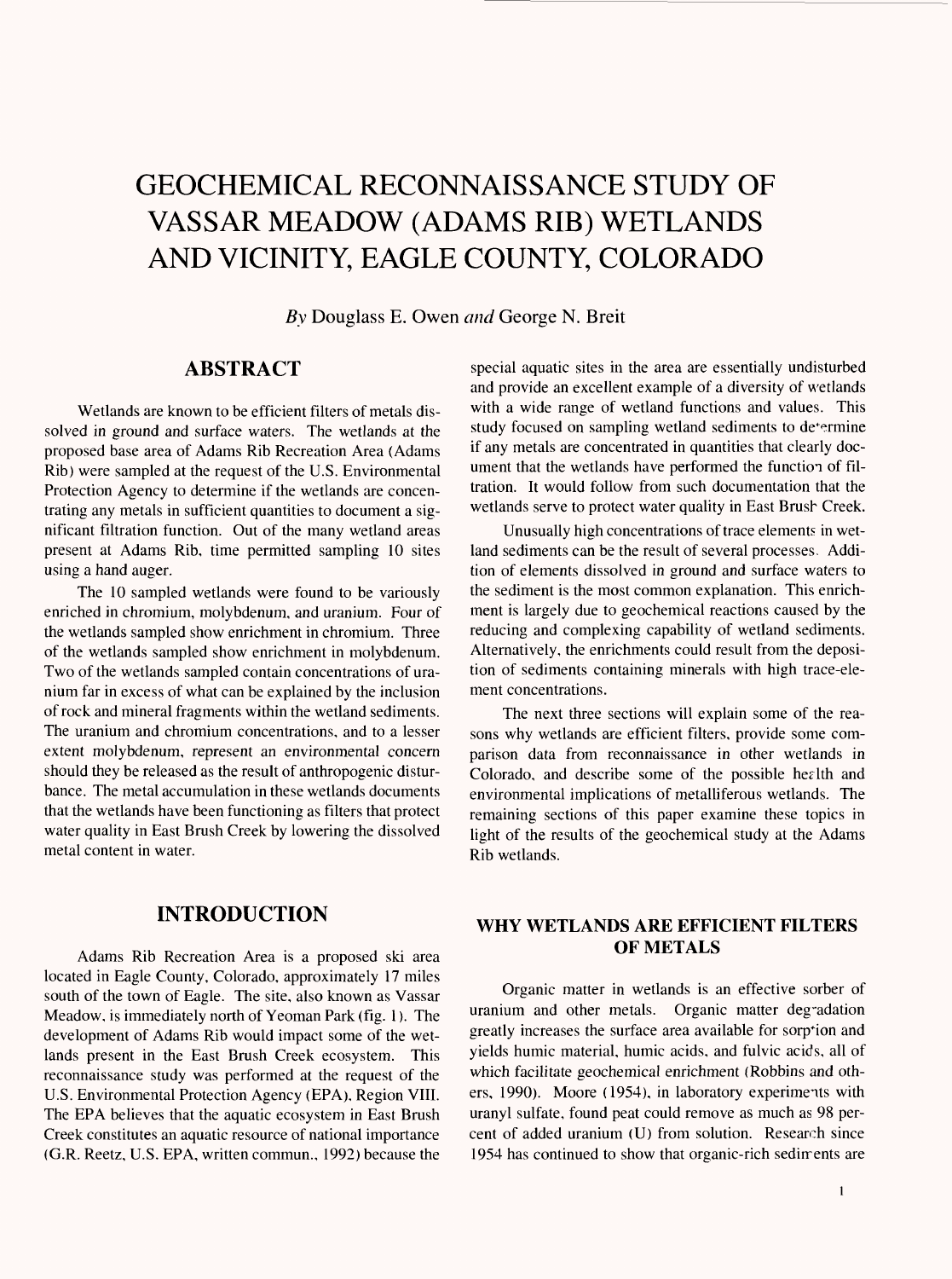

**Figure 1.** Bedrock geology map of vicinity around Adams Rib (modified from Gabelman, 1950).

efficient in removing U from water and has shown that the majority of the U becomes bound or complexed with humic and fulvic acids, which typically comprise 6 to 40 percent of the total carbon in peats, peaty mucks, and mucks (Titayeva, 1967; Borovec and others, 1979; Kribek and Podlaha, 1980; Shanbhag and Choppin, 1981; Mathur and Farnham, 1985; Idiz and others, 1986). For uranium, various investigators have calculated effective geochemical enrichment factors, GEF (the ratio of U concentrations in the organic-rich sediments to U concentrations in the ground water), that range from 500 to as high as  $2\times10^6$ (Kochenov and others, 1965; Lopatkina, 1967; Szalay, 1974; Idiz and others, 1986). One wetland currently under study by the U.S. Geological Survey (USGS) in northern Colorado shows U enrichment factors between 10,000 and 20,000 (R.A. Zielinski, written commun., 1993).

Similar to uranium, other polyvalent cations of high atomic weight have large GEF's in relation to peat (Szalay, 1974). Two early studies in the United States, Levering (1928) and Eckel (1949) reported on copper being found in a wetlands in Montana and Colorado, respectively. Numerous other investigators have reported on accumulations of metals other than uranium in wetland sediments (for example: Glooschenko and Capobianco, 1978; D^mman, 1979; Pakarinen and others, 1983; Taylor and Crowder, 1983; Lee and others, 1984; Stone and Pesavento, 1985; Andrews and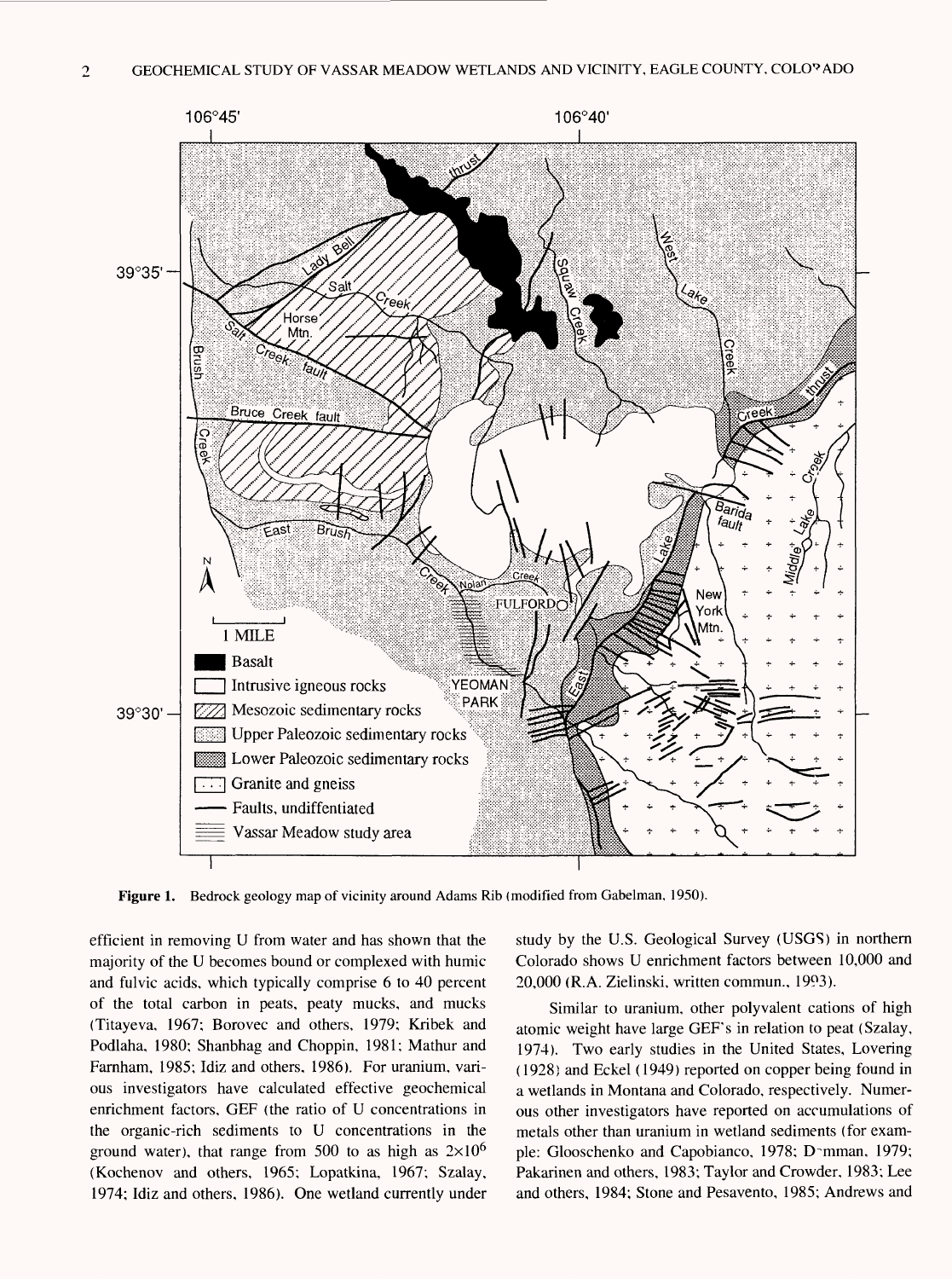## **CONTENTS**

| $\mathcal{R}$ |
|---------------|
| -3            |
|               |
|               |
| 5             |
| 6             |
|               |
|               |
| -10           |
|               |
|               |
|               |
|               |

### **FIGURES**

### **TABLES**

| 2. Mean concentrations, deviations, and ranges of elements in samples of soils and other surficial materials in |  |
|-----------------------------------------------------------------------------------------------------------------|--|
|                                                                                                                 |  |
|                                                                                                                 |  |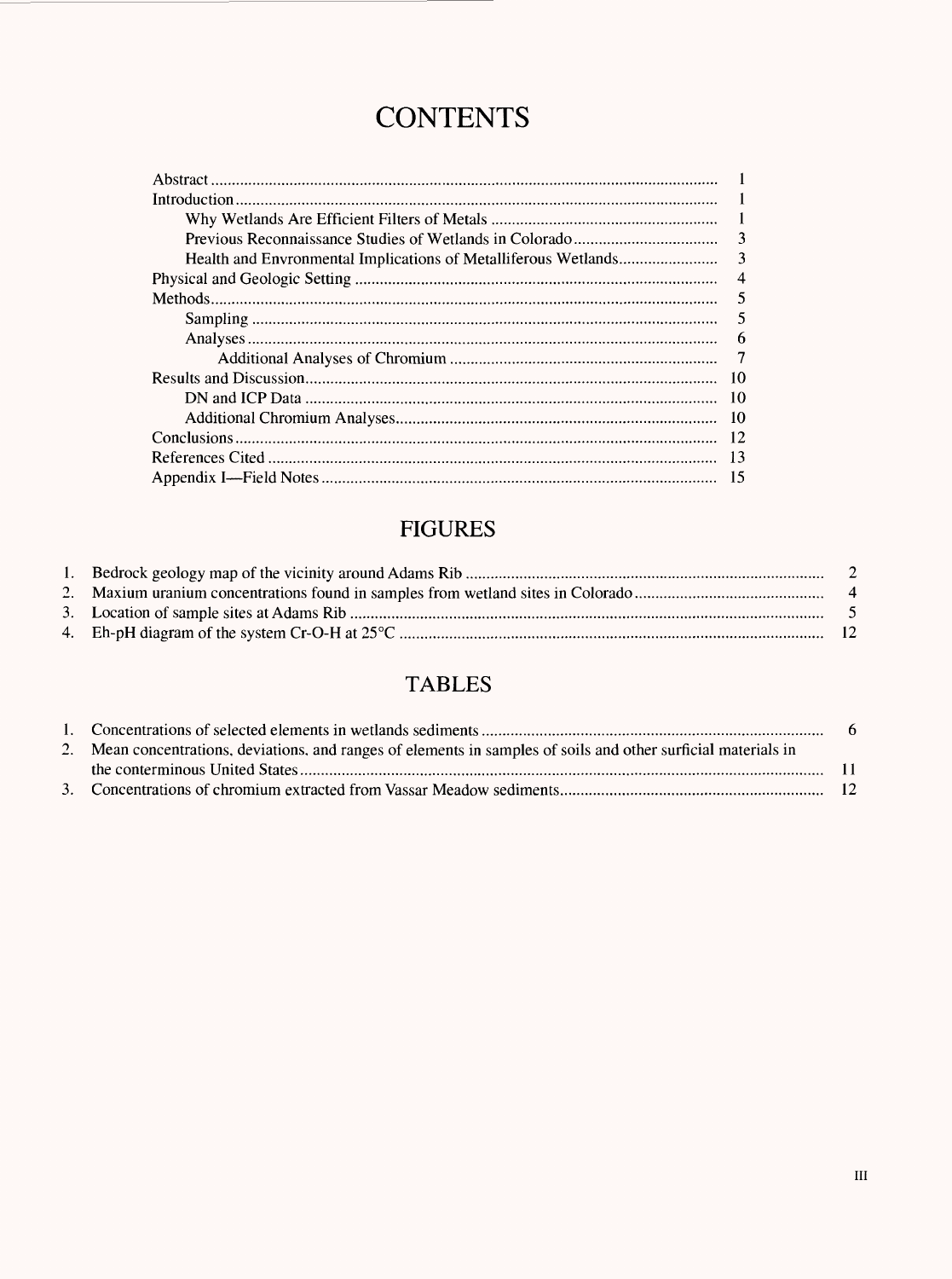### **U.S. DEPARTMENT OF THE INTERIOR BRUCE BABBITT, Secretary**

### **U.S. GEOLOGICAL SURVEY Gordon P. Eaton, Director**

#### For sale by U.S. Geological Survey, Information Services Box 25286, Federal Center Denver, CO 80225

Any use of trade, product, or firm names in this publication is for descriptive purposes only and does not imply endorsement by the U.S. Government

#### **Library of Congress Cataloging-in-Publication Data**

Owen, Douglass E. Geochemical reconnaissance study of Vassar Meadow (Adams Rib) wetlands and vicinity, Eagle County, Colorado / by Douglass E. Owen and George N. Breit. p. cm. - (U.S. Geological Survey circular : 1122) Includes bibliographical references . Supt. of Docs, no.: I 19.4/2:CIRC1122 1. Geochemistry-Colorado-Eagle County. 2. Soils--Colorado-Eagle County-Heavy metal content. 3. Wetlands-Colorado-Eagle County. I. Breit, George N. II. Title. III. Series. QE516.4.094 1995 551.9788'44 dc20 95-328 CIP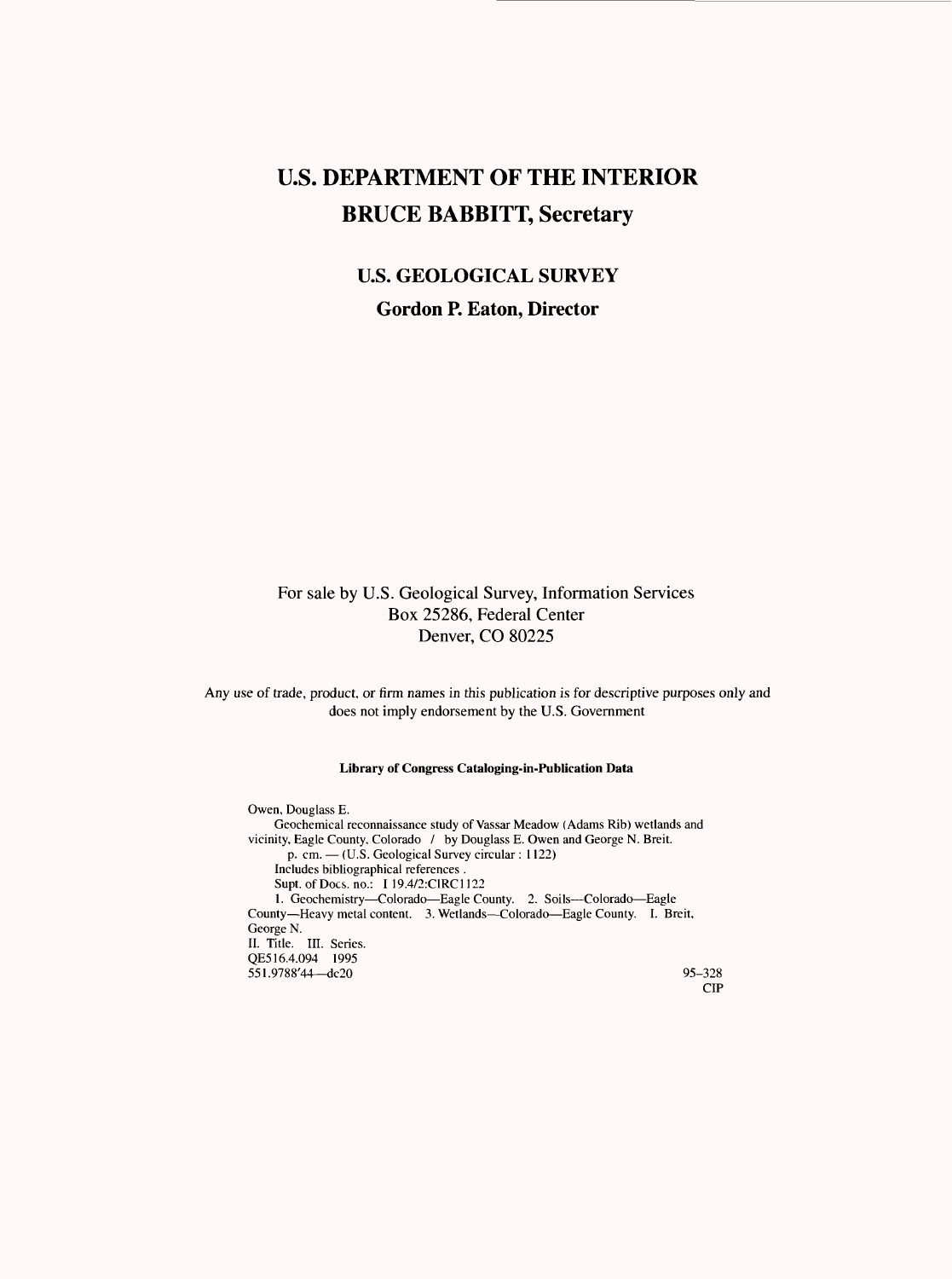## Geochemical Reconnaissance Study of Vassar Meadow (Adams Rib) Wetlands and Vicinity, Eagle County, Colorado

*By* Douglass E. Owen *and* George N. Breit

U.S. GEOLOGICAL SURVEY CIRCULAR 1122



UNITED STATES GOVERNMENT PRINTING OFFICE, WASHINGTON : 1995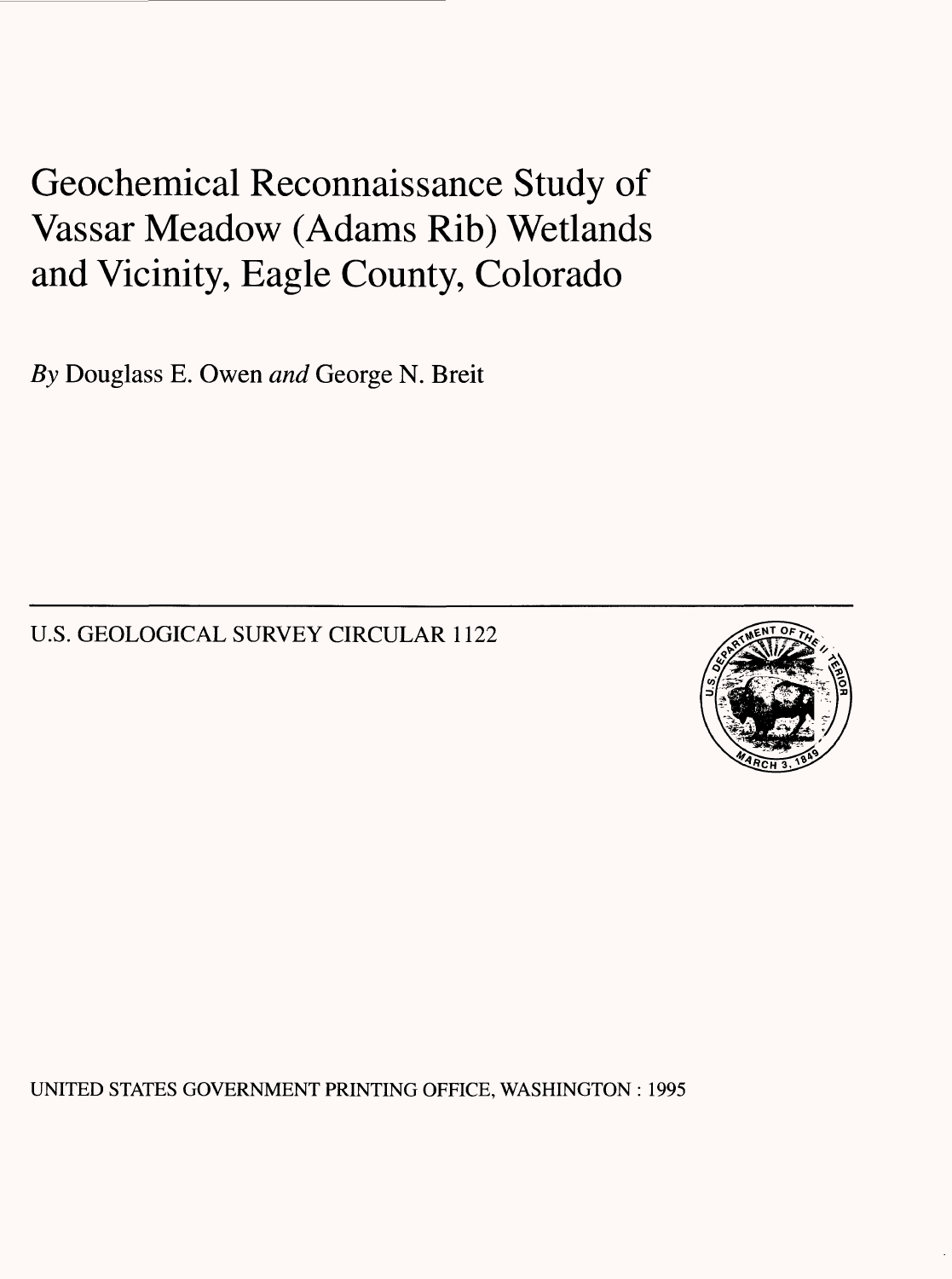Fuge, 1986; Dissanayake, 1987). Ibarra and others (1979) reported that heavy metals show a large GEF with humic acids and that high pH, large atomic weights, and high valences all favor metal retention by organic acids. Cation exchange capacity and organic content are positively correlated (Mitsch and Gosselink, 1986). Peat and peaty muck, because they have high organic contents, exhibit a large cation exchange capacity. Stednick (1988) pointed out that the pH of most riparian-wetland systems is near neutral (the relatively few measurements we have made support this observation), which helps limit metal solubility. Ibarra and others (1979) concluded that humic acids produced from peat-forming processes, as well as those in existing peats, can exert a strong concentrating-accumulating effect on heavy metals being transported by natural waters, even waters low in metal concentrations. Tannins (water-soluble secondary plant products that impart some of the "tea" or brown coloration to streams) also form complexes with ions in solution (Crum, 1988).

Bacteria and fungi also play a role in concentrating metals in wetlands. Besides being prime degraders of vegetation in the peat-forming process (Waksman, 1930; Moore and Bellamy, 1974), and thus being partially responsible for formation of sorbents such as humic acids, bacteria themselves may trap metals in or on their cell walls. Beveridge (1978) found that most transition elements have a high affinity for the cell wall of the bacteria *Bacillus subtilis.* Beveridge (1984) found that *Sporosarcina urea* bacteria survive and grow in toxic environments by using their surface arrays to bind and immobilize heavy metals; he proposed that initially bound metal acts as nucleation sites for the growth of metal aggregates that can sequester significant additional amounts of metal from solution. Lovley and others (1991) found that a Fe(III)-reducing bacteria, which he designated GS-15, and *Shewanella pittrefaciens* obtain energy for growth by coupling the oxidation of various electron donors to the reduction of U(VI) to U(IV).

Sikora and Keeney (1983) found that fen peats contain more bacteria than bog peats. True bogs are rain-formed and rain-fed (ombrogenous and ombrotrophic); because of low humidity and low rainfall, true bogs are rare in the Rocky Mountain region. Fens, which are sedge-, grass-, or reed-dominated minerotrophic peatlands (Windell and others, 1986), are the dominant peatlands in the Rocky Mountain region and are favorable sites for microbially assisted geochemical enrichment. In the laboratory, Mohagheghi and others (1985) demonstrated that sulfate-reducing bacteria can be effective in the concentration and deposition of uranium. The common fungus *Rhizopus arrhizus* has been reported to be very efficient (180 mg  $U^{6+}/g$ ) in biosorption of uranium (Shumate and others, 1980; Tsezos and Volesky, 1981, 1982). Although the specific contribution of microbes to geochemical enrichment of wetlands remains to be determined, it is certain that microbial populations contribute to metal enrichment.

#### **PREVIOUS RECONNAISSANCE STUDIES OF WETLANDS IN COLORADO**

More than 100 wetlands previously have been sampled for uranium and other metals by the USGS in the Front Range of Colorado (Owen and others, 1992); U data for these wetlands is summarized in figure 2. The highest uranium concentration found at each of the 145 wetland sample stations is used in figure 2 because these concentrations represent the worst case scenarios from both environmental and health standpoints should U be released. Nearly one-half (46 percent) of the wetlands investigated showed uranium concentrations greater than 20 ppm; in light of the ne-vly proposed EPA standards (U.S. EPA, 1991), these U concentrations represent an environmental concern. During the same reconnaissance as that for the uraniun, about one-third of the wetlands were also studied for o'her elements, and their concentrations were found to be quite variable from wetland to wetland.

#### **HEALTH AND ENVIRONMENTAL IMPLICATIONS OF METALLIFEROUS WETLANDS**

Processes that liberate uranium or other potentially toxic elements from enriched wetlands are an important concern because of their possible impact on water supplies. Experiments by Kochenov and others (1965) show that sorption of uranium on peat is a reversible process under oxidizing conditions. This reversibility has implications for natural and human-induced alterations of the water table or the water supply to wetlands; these changes may convert the sediment-water system from an anoxic to an oxygenated environment. If a wetland is partly or completely drained, the subsequent oxidation of the organic-rich sediments may liberate metals that have been accumulating from very dilute solutions for thousands of years; this could result in increased metal concentrations in ground and surface waters. Three examples of anthropogenic activities that can influence the water table are road construction, pumping to keep mines dry, and deliberate draining of wetlands to harvest peat or to reclaim the wetlands for other uses. Natural seasonal variations of the water table in uraniferous wetlands can also impact domestic water supplies by infhiencing whether uranium is being stored or released by organic-rich sediments (Zielinski and Otton, 1989).

Anthropogenic activities that can affect wetland geochemistry and result in the release of uranium or other metals include the introduction of carbonates, sulfates, or phosphates, which can complex and mobilize uranium (Langmuir, 1978; Zielinski and Meier, 1988). These substances are constituents of lime, gypsum, and fertilizer that may be applied to a wetland being used for agriculture. Carbonate is particularly effective and has been tested and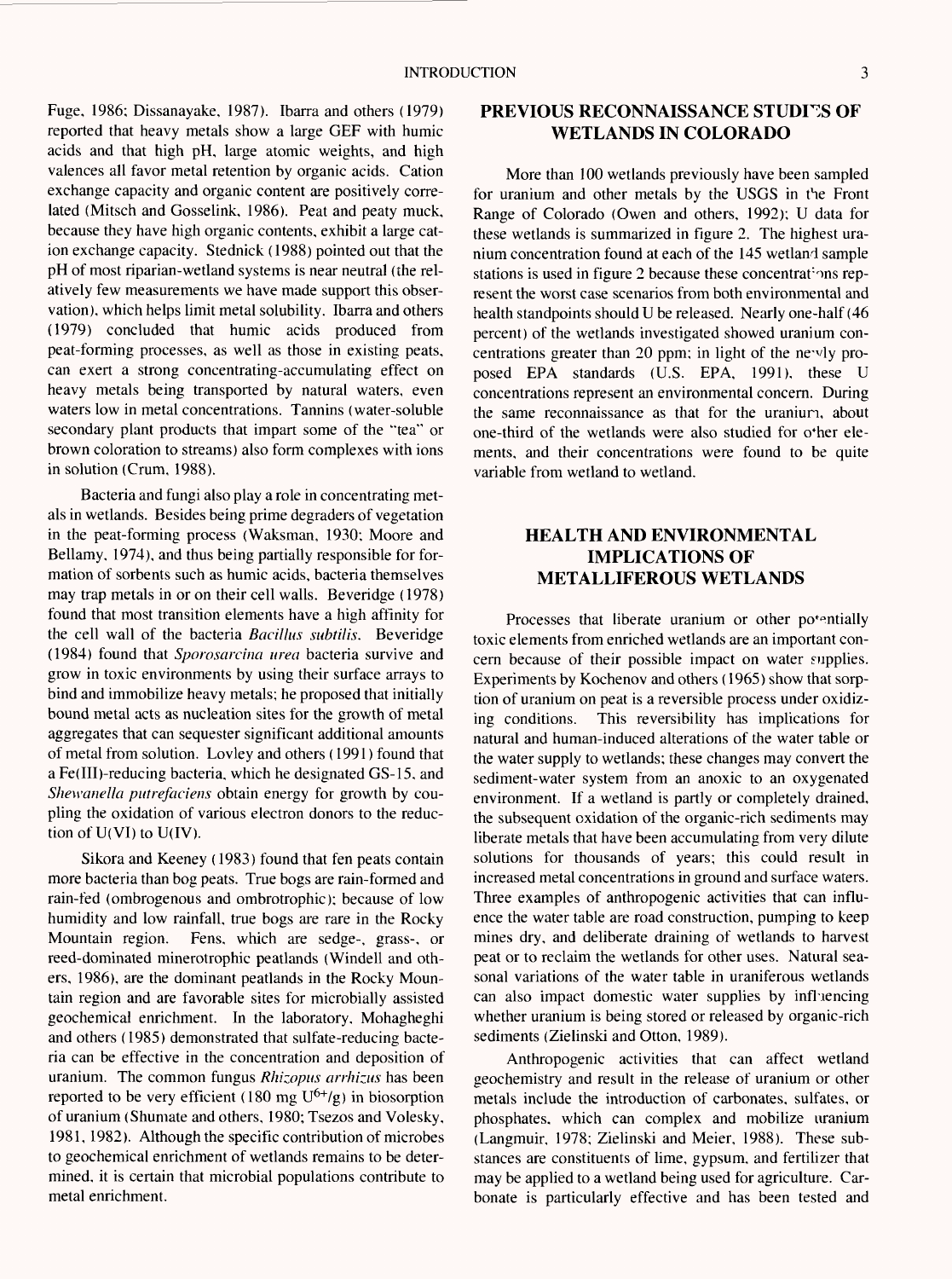

\*A Average concentration of uranium in the upper continental crust (Carmichael, 1989).

\*B Uranium concentration range of the more highly uraniferous igneous and metamorphic rocks found in the Front Range of Colorado.



suggested as a leaching solution for mining uranium from wetlands (Hunkin Engineering, 1979).

Changes in pH, particularly introduction of acidic solutions to wetlands, may also effect the release of uranium or other metals from wetlands. Szalay (1974) found that a 1 percent HCl solution totally liberates uranyl  $(UO<sub>2</sub><sup>2+</sup>)$  from peat and that a 1 percent acetic acid solution partially removes uranyl when the peats have a pre-experiment pH of 3-7. In laboratory experiments, Zielinski and Meier (1988) found that concentrated sulfuric acid is a very effective solution to leach uranium from peats. Because these experiments demonstrate that acid solutions can liberate metals held in peats, the effects of acid rain and acid mine drainage entering a wetland need to be better understood. Studies are being conducted in the Southern Rocky Mountains of Colorado to determine the effects on wetlands and the capacity of these wetlands to mitigate the influence of acid mine drainage on water quality (for example: Cooper and Emerick, 1987; Emerick, 1988; Walton-Day and others, 1989; Wildeman and Landon, 1989). The results so far indicate that wetlands receiving acid mine drainage can remove some metals from solution; however, a point is reached when the capacity of the natural filter system is exceeded.

Metal uptake by living plants in wetlands is another issue of health concern. Erickson and others (1991) found that some of the forage in a wetland receiving acid mine drainage has metal concentrations exceeding dietary intake standards for cattle. The possibility also exists that metals may be further concentrated in organisms higher up the food chain. Because some wetlands contain accumulations of peat that are mined for agricultural purposes, not only may disturbing wetlands to mine peat release metals from the peat to the environment, but the use of uranium-bearing or metal-bearing peat for agricultural purposes may cause foodstuffs to accumulate elevated levels of uranium or other metals.

Many metals that are needed by the human body in trace amounts are toxic in high concentrations. Zinc, for example, is needed as a trace element, but high concentrations cause poisoning and can even be lethal. The following discussion will center on uranium because it appears to be concentrated in many wetlands in the Reeky Mountain region. Uranium ingested by humans has an *t* ffmity for both kidney and bone tissues. It is known that 1-5 percent of a dose of ingested uranium goes to bone; however, no direct epidemiological study of the radiotoxicity of uranium has been made (Cothern, 1987). The two most common isotopes of uranium found in nature have such long half-lives (U-238, half-life 4.5 billion years; and U-234, half-life 247,000 years) that radiotoxicity is extremely difficult to demonstrate. The primary toxic effect of natural uranium is as a chemical poison to the kidneys. Inflammation of the kidneys (nephritis) is one of the symptoms of uranium poisoning; continued uranium poisoning results in total kidney failure and death. For a discussion of the toxicity of other elements and additional information on uranium toxicity, see Wrenn and others (1985), Cothern and others (19F3), Gough and others (1979), and Hem (1985). The U.S. Environmental Protection Agency has proposed a maximum contaminant level for uranium in drinking water of  $20 \mu g/L$  or  $20 \text{ ppb}$ (U.S. EPA, 1991). Studies of uraniferous we lands are yet to be performed to determine possible release rates based on different kinds of disturbances (for example, physical or chemical), the magnitude of the disturbance (for example, how far the water table was dropped or how much acid mine drainage was received), or the duration of the disturbance. Wetlands are a part of the watersheds for many mountain communities, and because some of the wetlands may be enriched in uranium or other metals, any disturbance or alteration of the wetlands should be carefully evaluated beforehand.

#### **PHYSICAL AND GEOLOGIC SETTING**

Adams Rib is in the central portion of Eagle County, Colorado. The location of the study area (Vassar Meadow Study Area) is shown on figure 1. On the Fulford  $7 \frac{\nu_{2}}{\nu_{12}}$ -minute quadrangle, the study area is located in T. 6 S., R. 83 W., sees. 22 and 27. Figure 3 is a detailed map that shows the locations of the sample sites in reference to the wetlands delineated by Wright Water Engineers (Denver, Colo.), the road, and East Brush Creek. The property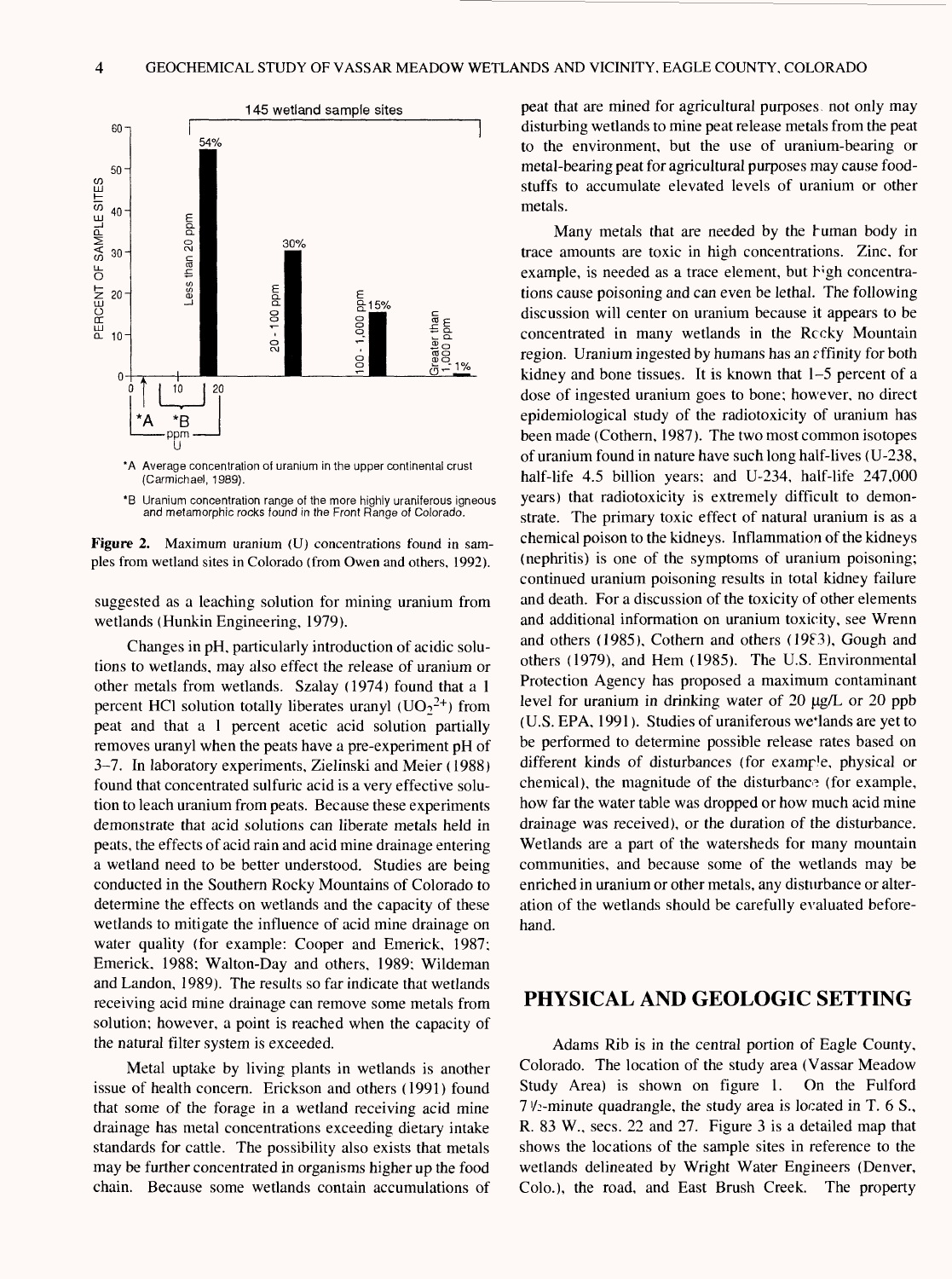

**Figure** 3. Location of sample sites at Adams Rib.

boundary shown at the south edge of figure 3 corresponds to the north edge of the U.S. Forest Service land at Yeoman Park (a landmark easy to pick out if you drive by the area). The western edge of the Holy Cross Wilderness lies about 3 miles to the east of the study area.

No geologic map for the Fulford  $7\frac{1}{2}$ -minute quadrangle is available; however, a geologic map of the Leadville I°x2° quadrangle (Tweto and others, 1978) at a scale of 1:250,000 is available that includes the area. Gabelman (1950) studied the geology of the Fulford and Brush Creek mining districts, which includes Yeoman Park and vicinity where the study area is located. Figure 1 is a generalized bedrock geology map of the vicinity around Adams Rib modified from Gabelman (1950). The bedrock in the study area consists of upper Paleozoic sedimentary rocks (fig. 1).

The study area lies completely within the portion of East Brush Creek that has been glaciated, and the wetland sample sites rest on glacial material. The glacial deposits are mapped as young glacial drift, Bull Lake and younger, and consist of unsorted bouldery glacial deposits (till) and associated sand and gravel deposits (Tweto and others, 1978). Terminal/recessional moraines lie just down valley (north)

from the study area shown in figure 3. Glacial moraines form the "ribs" on both sides of the valley. Ground water passing through these moraines forms extensive zones of seeps and springs along the flanks of the valley. These seeps and springs have allowed many wetlands to form away from the immediate stream channel. East Brush Creek throughout the study area is dominantly a cobble- and boulder-clad entrenched stream, except, where it has been modified by beaver activity.

*Castor canadensis* (American beaver) is active within the valley. The pond shown at the property boundary on the south edge of the study area (fig. 3) is an active beaver pond. There is current beaver activity (dams and a lodge) on the east side of the road just north of the study area along the switchback section of the road that climbs into Vassar Meadow. Beaver were also recently removed from the study area itself (S. Fowler, U.S. EPA, oral commun., 1992). Besides breached and abandoned beaver-pond areas, there are also remnants of pond areas constructed by early residents of the valley.

Several kinds of wetlands are present within the study area. Wet meadows and fens are primarily associated with the seeps and springs. The wet meadows and fens are dominated by sedges; some have moss, and some also are heavily covered by shrubs (primarily willows and bog birch). The wet meadows and fens sampled have organic-rich to peat soils. The riparian area wetlards are dominated by willows and other hydrophytic trees and shrubs. Limited observations indicate that soils within the riparian area are poorly developed and consist of coarse-grained sediments unless within an old pond a^ea.

#### **METHODS**

#### **SAMPLING**

Sampling was conducted over parts of 2 days in late September 1992. A hand auger with a diameter of 1.25 inches, constructed from ship's auger bits, was used fcr subsurface sampling. A drill-rod coupling welded to the top of the bit allowed 3-ft-long sections of lightweight aluminum drill rod to be screwed on as necessary. A T-handle fabricated from welded pipe sections was used to turn the auger. The auger was twisted into the ground in 1-ft drives and then pulled straight up out of the hole. The sample recovered on the bit was examined carefully, and any slough above the sample was discarded. As the sample was removed from the bit, examined and bagged, a sample description was made. The sample descriptions are in Appendix I, and will not be repeated here. Successive 1-ft drives were made and additional sections of drill rod added as needed.

Most sample sites selected were at or near springs or prominent seep zones (see Appendix I). These locations were selected because wet meadows and fens that form in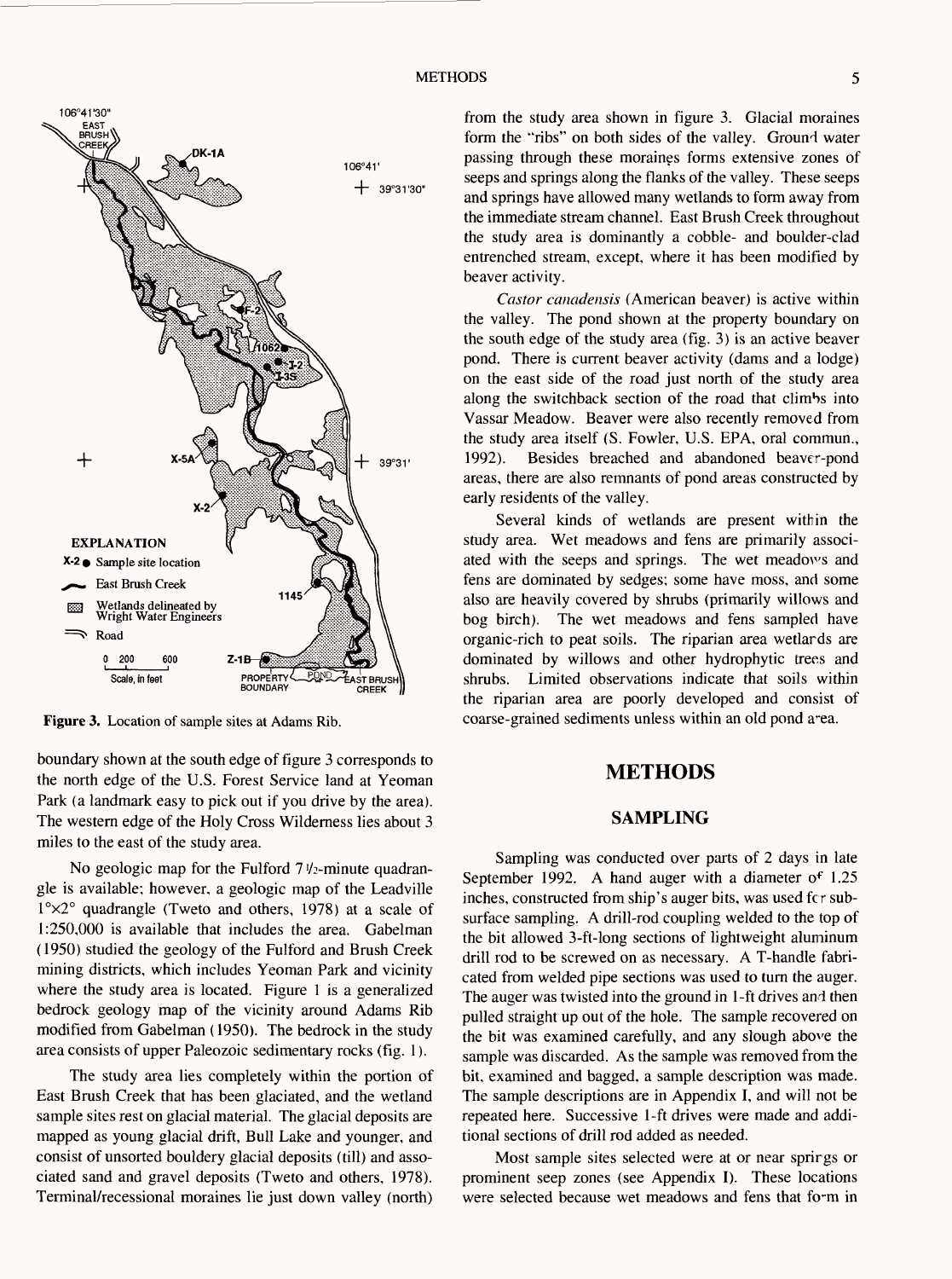| <b>Table 1.</b> Concentrations of selected elements in wetlands sediments. |  |
|----------------------------------------------------------------------------|--|
|----------------------------------------------------------------------------|--|

[Values in percent]

| Sample<br>site | Sample<br>interval (ft) | $\mathbf{A}$ | Ca   | Fe   | K       | Mg      | Na      | P    | Ti   |
|----------------|-------------------------|--------------|------|------|---------|---------|---------|------|------|
| $X-5A$         | $0 - 1$                 | 0.72         | 2.4  | 0.33 | 0.26    | 0.43    | 0.13    | 0.14 | 0.03 |
| $X-5A$         | $1 - 2$                 | 1.2          | 4.7  | 0.35 | 0.36    | 0.60    | 0.17    | 0.15 | 0.06 |
| $X-5A$         | $2 - 3$                 | 2.0          | 3.5  | 2.9  | 0.54    | 0.56    | 0.34    | 0.11 | 0.11 |
| $X-5A$         | $3 - 4$                 | 6.8          | 2.4  | 3.6  | 1.7     | 1.3     | 1.2     | 0.14 | 0.43 |
| $X-5A$         | $4 - 4'4''$             | 2.4          | 3.0  | 0.82 | 0.70    | 0.64    | 0.41    | 0.12 | 0.12 |
| $X-5A$         | $4'4'' - 5'$            | 6.3          | 1.4  | 2.5  | 1.9     | 0.94    | 1.2     | 0.08 | 0.33 |
| $X-5A$         | $5 - 5'2''$             | 6.3          | 0.95 | 2.7  | 2.1     | 1.1     | 1.4     | 0.07 | 0.24 |
| $Z-1B$         | $0 - 1$                 | 3.3          | 2.1  | 1.5  | 1.1     | 0.76    | 0.57    | 0.15 | 0.16 |
| $Z-1B$         | $1 - 2$                 | 4.8          | 1.9  | 2.0  | $1.5$   | 0.91    | 0.88    | 0.12 | 0.21 |
| $Z-1B$         | $2 - 3$                 | 5.5          | 2.0  | 2.0  | 1.9     | 0.96    | 0.97    | 0.14 | 0.23 |
| $Z-1B$         | $3 - 4$                 | 6.5          | 1.5  | 2.6  | 2.0     | 1.1     | 1.3     | 0.09 | 0.29 |
| $X-2$          | $0 - 1$                 | 5.6          | 0.90 | 2.7  | 1.9     | 0.99    | 1.2     | 0.07 | 0.25 |
| 1145           | $0 - 9''$               | 5.4          | 1.1  | 2.6  | $1.7\,$ | $1.0\,$ | 0.93    | 0.10 | 0.24 |
| $I-2$          | $0 - 1$                 | 0.73         | 3.2  | 2.4  | 0.27    | 0.37    | 0.13    | 0.13 | 0.03 |
| $I-2$          | $1 - 2$                 | 2.0          | 3.5  | 2.9  | 0.54    | 0.56    | 0.34    | 0.11 | 0.11 |
| $I-2$          | $2 - 3$                 | 6.8          | 2.4  | 3.6  | 1.7     | 1.3     | 1.2     | 0.14 | 0.43 |
| $I-3S$         | $0 - 1$                 | 1.2          | 3.6  | 0.45 | 0.38    | 0.62    | 0.20    | 0.18 | 0.06 |
| $I-3S$         | $1 - 2$                 | 1.1          | 4.4  | 0.32 | 0.34    | 0.57    | 0.16    | 0.18 | 0.05 |
| $I-3S$         | $2 - 3$                 | $1.2$        | 4.7  | 0.34 | 0.36    | 0.60    | 0.17    | 0.15 | 0.06 |
| $I-3S$         | $3 - 4$                 | 1.9          | 4.8  | 0.49 | 0.52    | 0.66    | 0.26    | 0.15 | 0.10 |
| $I-3S$         | $4 - 5$                 | 5.3          | 5.1  | 2.1  | 1.0     | 1.2     | 1.0     | 0.22 | 0.45 |
| $I-3S$         | $5 - 6$                 | 5.1          | 2.8  | 1.7  | 1.4     | $1.0\,$ | 0.97    | 0.16 | 0.25 |
| $F-2$          | $0 - 1$                 | 6.6          | 1.3  | 3.5  | 2.0     | 1.1     | 1.4     | 0.09 | 0.33 |
| DK-1A          | $0 - 1$                 | 5.6          | 1.5  | 2.6  | 1.8     | 0.86    | 1.3     | 0.09 | 0.25 |
| $DK-1A$        | $1 - 2$                 | 6.1          | 1.3  | 2.9  | 1.9     | 0.93    | 1.4     | 0.09 | 0.28 |
| DK-1A          | $2 - 3$                 | 6.2          | 1.4  | 2.9  | 1.9     | 0.97    | 1.4     | 0.05 | 0.28 |
| BEV-1          | $0 - 1$                 | 5.1          | 1.4  | 2.3  | 1.7     | 0.92    | $1.0\,$ | 0.11 | 0.21 |
| BEV-1          | $1 - 2$                 | 5.5          | 1.2  | 2.4  | $1.8\,$ | $1.0$   | 1.2     | 0.09 | 0.21 |
| 1062           | $0 - 1$                 | 2.3          | 3.6  | 1.2  | 0.77    | 0.64    | 0.43    | 0.16 | 0.10 |
| 1062           | $1 - 2$                 | 5.4          | 2.0  | 2.5  | 1.8     | $1.0\,$ | 1.2     | 0.12 | 0.24 |
| 1062           | $2 - 3$                 | 6.3          | 1.0  | 3.0  | 2.0     | 1.2     | 1.5     | 0.09 | 0.27 |
| 1062           | $3 - 4$                 | 6.5          | 0.95 | 3.1  | 2.2     | 1.2     | 1.6     | 0.08 | 0.27 |
| 1062           | $4 - 4'8''$             | 6.6          | 0.96 | 3.2  | $2.2$   | 1.2     | 1.5     | 0.08 | 0.29 |

association with springs and seeps provide the organic-rich environment favorable for filtration of the ground water entering them. At each sample site, two holes were augered, generally within 2 to 3 feet of each other, to obtain sufficient sample material for analysis. A total of 10 sites were sampled. At some sites only a surface sample was obtained, whereas at others several intervals from 0- to 6-ft in depth were sampled (see sample interval column, table 1). All of the sample site locations are shown on figure 3, except for BEV-1, which was located about 1/4 mile northwest of Adams Rib in an active beaver area. All samples were dried at 35°C to constant weight on return from the field. After drying, the samples were submitted to USGS analytical laboratories in Denver for grinding and analysis.

#### **ANALYSES**

Table 1 shows the results of trace- ard major-element analyses performed on the sediment samples. Uranium concentrations were determined at the USGS-TRIGA reactor facility, Denver, Colo., using the delayed neutron (DN) activation counting technique described by Millard and Keaten (1982) and McKowan and Millard (1987). The detection limit for uranium is 0.1 ppm. Uranium concentrations reported in table 1 are on a dry-weight (whole-sample), unashed basis. The other 43 elements listed in table 1 were determined on a split from the ground auger sample that was ashed and analyzed using inductively coupled plasma-atomic emission spectrometry (ICP) described by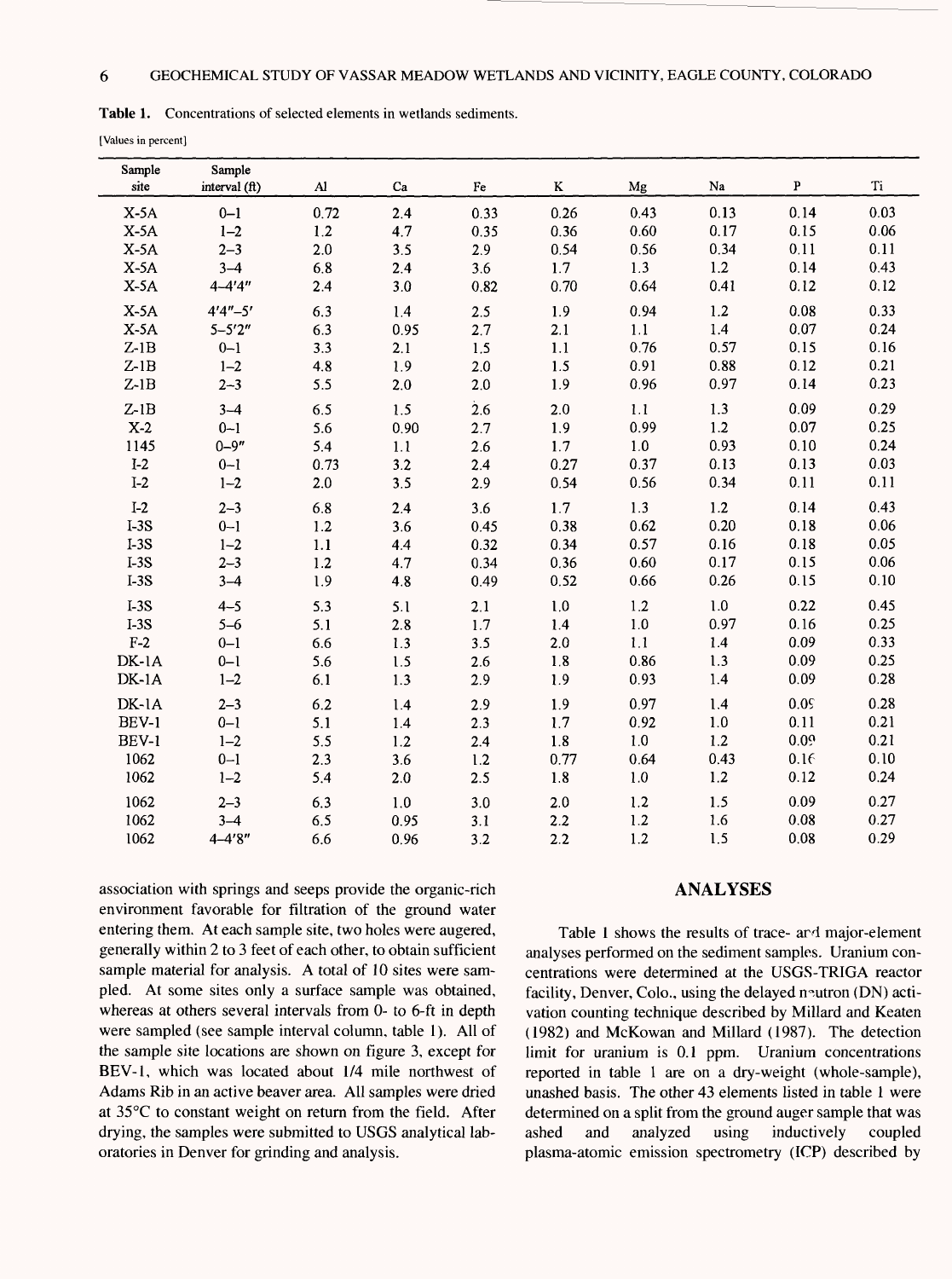#### **METHODS**

[Values in parts per million; --, not detected]

| Sample<br>site | Sample<br>interval (ft) | Mn   | Ag              | As   | Au       | B                             | Ba   | Be             | Bi        | Cd              | Ce | Co             | Cr  |
|----------------|-------------------------|------|-----------------|------|----------|-------------------------------|------|----------------|-----------|-----------------|----|----------------|-----|
| $X-5A$         | $0 - 1$                 | 34   | $\triangle$     | 29   | < 8      | --                            | 81   | $\leq$         | < 10      | $\leq$          | 8  | $\overline{2}$ | 20  |
| $X-5A$         | $1 - 2$                 | 41   | $\mathbf{C}$    | <10  | < 8      | --                            | 130  | $\leq$ 1       | < 10      | $\leq$          | 11 | $\overline{2}$ | 230 |
| $X-5A$         | $2 - 3$                 | 720  | $\mathbf{C}$    | < 10 | < 8      | ш,                            | 100  | $\leq$ 1       | < 10      | $\triangle$     | 17 | 9              | 38  |
| $X-5A$         | $3 - 4$                 | 510  | $\triangle$     | <10  | < 8      | --                            | 1000 | $\overline{2}$ | < 10      | $\leq$          | 62 | 19             | 130 |
| $X-5A$         | $4 - 4'4''$             | 61   | $\triangle$     | 31   | $\leq 8$ | $\qquad \qquad \qquad \qquad$ | 270  | $\leq$         | <10       | $\triangleleft$ | 21 | 5              | 69  |
| $X-5A$         | $4'4'' - 5'$            | 180  | $\triangleleft$ | 23   | < 8      | --                            | 660  | $\overline{c}$ | <10       | $\leq$          | 53 | 12             | 78  |
| $X-5A$         | $5 - 5'2''$             | 200  | $\leq$          | 20   | $\ll$    | $\overline{\phantom{a}}$      | 500  | $\overline{2}$ | <10       | $\triangleleft$ | 55 | 12             | 110 |
| $Z-1B$         | $0 - 1$                 | 230  | $\mathbf{C}$    | <10  | $\leq 8$ | $\overline{\phantom{a}}$      | 480  | $\mathbf{1}$   | <10       | $\leq$          | 31 | 8              | 68  |
| $Z-1B$         | $1 - 2$                 | 180  | $\mathbf{C}$    | <10  | < 8      | --                            | 620  | $\overline{2}$ | < 10      | $\mathbf{C}$    | 38 | 12             | 93  |
| $Z-1B$         | $2 - 3$                 | 200  | $\mathbf{r}$    | <10  | < 8      | --                            | 680  | $\overline{2}$ | <10       | $\triangleleft$ | 46 | 10             | 75  |
| $Z-1B$         | $3 - 4$                 | 300  | $\mathbf{C}$    | <10  | < 8      | --                            | 730  | $\overline{2}$ | <10       | $\triangleleft$ | 78 | 12             | 82  |
| $X-2$          | $0 - 1$                 | 250  | $\triangleleft$ | <10  | <8       | --                            | 670  | $\overline{2}$ | <10       | $\sim$          | 42 | 11             | 72  |
| 1145           | $0 - 9''$               | 4300 | $\triangle$     | < 10 | $\leq 8$ | $\overline{\phantom{a}}$      | 590  | $\overline{2}$ | <10       | $\leq$          | 49 | 10             | 83  |
| $I-2$          | $0 - 1$                 | 4300 | $20$            | < 10 | < 8      | $\overline{\phantom{0}}$      | 360  | $\leq$ 1       | < 10      | $\leq$          | 8  | $\overline{4}$ | 15  |
| $I-2$          | $1 - 2$                 | 730  | $\mathbf{C}$    | <10  | $\ll$    | $\overline{\phantom{a}}$      | 110  | <1             | < 10      | $\leq$          | 19 | 9              | 28  |
| $I-2$          | $2 - 3$                 | 490  | $\mathbf{<}2$   | <10  | < 8      | $\overline{\phantom{a}}$      | 950  | $\overline{2}$ | < 10      | $\mathbf{<}2$   | 65 | 18             | 110 |
| $I-3S$         | $0 - 1$                 | 54   | $\triangle$     | <10  | $\leq 8$ | $\overline{\phantom{a}}$      | 150  | $\leq$         | <10       | $\leq$          | 11 | 3              | 180 |
| $I-3S$         | $1 - 2$                 | 35   | $\triangleleft$ | <10  | < 8      | --                            | 130  | $\leq$         | <10       | $\triangle$     | 10 | $\overline{2}$ | 210 |
| $I-3S$         | $2 - 3$                 | 39   | $\triangleleft$ | <10  | < 8      | --                            | 130  | $\leq$         | <10       | $\mathbf{C}$    | 11 | $\overline{2}$ | 220 |
| $I-3S$         | $3 - 4$                 | 36   | $\leq$          | <10  | <8       | $\overline{\phantom{a}}$      | 200  | $\leq$         | < 10      | $\mathbf{C}$    | 16 | $\overline{3}$ | 280 |
| $I-3S$         | $4 - 5$                 | 240  | $\triangleleft$ | 10   | < 8      | <b>--</b>                     | 290  | $\mathbf{1}$   | <10       | $\triangle$     | 44 | 10             | 220 |
| $I-3S$         | $5 - 6$                 | 190  | $\triangleleft$ | <10  | $\leq 8$ | —                             | 470  | $\mathbf{1}$   | <10       | $\leq$          | 38 | 7              | 190 |
| $F-2$          | $0 - 1$                 | 660  | $\mathbf{C}$    | < 10 | $\leq 8$ | $\overline{\phantom{a}}$      | 750  | $\overline{2}$ | <10       | $\leq$          | 69 | 14             | 64  |
| DK-1A          | $0 - 1$                 | 520  | $\triangleleft$ | <10  | $\leq 8$ | $\overline{\phantom{a}}$      | 680  | $\overline{2}$ | $\leq 10$ | $\leq$          | 42 | 11             | 58  |
| DK-1A          | $1 - 2$                 | 690  | $\triangleleft$ | <10  | < 8      | $\overline{\phantom{a}}$      | 720  | $\overline{2}$ | <10       | $\mathbf{C}$    | 57 | 12             | 78  |
| $DK-1A$        | $2 - 3$                 | 460  | $\triangle$     | <10  | < 8      | $\overline{\phantom{a}}$      | 730  | $\overline{2}$ | <10       | $\leq$          | 71 | 12             | 79  |
| BEV-1          | $0 - 1$                 | 500  | $\triangle$     | <10  | < 8      | --                            | 790  | $\mathbf{1}$   | < 10      | $\mathbf{r}$    | 38 | 10             | 58  |
| BEV-1          | $1 - 2$                 | 390  | $\sim$          | 10   | < 8      | --                            | 720  | $\overline{2}$ | <10       | $\triangle$     | 44 | 11             | 58  |
| 1062           | $0 - 1$                 | 260  | $\triangle$     | <10  | < 8      | --                            | 460  | $\leq$         | <10       | $\leq$          | 21 | 6              | 57  |
| 1062           | $1 - 2$                 | 210  | $\triangle$     | <10  | $\leq 8$ | --                            | 590  | $\overline{2}$ | <10       | $\leq$          | 47 | 10             | 130 |
| 1062           | $2 - 3$                 | 250  | $\triangleleft$ | <10  | $\ll$    | --                            | 570  | 2              | <10       | $\leq$          | 64 | 11             | 82  |
| 1062           | $3 - 4$                 | 240  | $\triangleleft$ | <10  | < 8      | --                            | 590  | $\overline{2}$ | <10       | $\triangleleft$ | 67 | 11             | 73  |
| 1062           | $4' - 4'8''$            | 270  | $\sim$          | <10  | <8       | —                             | 590  | $\overline{2}$ | < 10      | $\mathbf{r}$    | 73 | 11             | 79  |

Lichte and others (1987). The results of the ICP analyses (table 1) are reported on a dry-weight (whole-sample) unashed basis.

#### **ADDITIONAL ANALYSES OF CHROMIUM**

Because of the relatively high chromium concentrations measured during the ICP analyses, additional chemical analyses were conducted to determine chromium residence in the samples collected from the second auger hole at the sites of most interest. Determination of the residence of chromium can aid in explaining its high concentration in the wetland samples. Residence can be assessed partially by measuring the amount of chromium dissolved in response to treatment of the sediment with chemical reagents. Extractability of chromium from the sediments also can be applied to estimating its mobility if conditions in the wetlands are altered.

The selected samples (previously dried at 35°C) were gently ground in a ceramic mortar and pestle and sieved through an 18-mesh nylon sieve. More than 80 percent of each sample passed through the sieve; materials that did not pass through the sieve (primarily plant and rock fragments) were discarded. The sieved samples were sequentially treated with six solutions of increasing reactivity: (a) 1 *M*  KC1, (b) 0.2 *M* KH2PO4, (c) 1 *M* acetic acid, (d) 15 percent  $H<sub>2</sub>O<sub>2</sub>$  and 0.01 *N* HNO<sub>3</sub>, (e) 2 *N* HNO<sub>3</sub>, and (f) aqua regia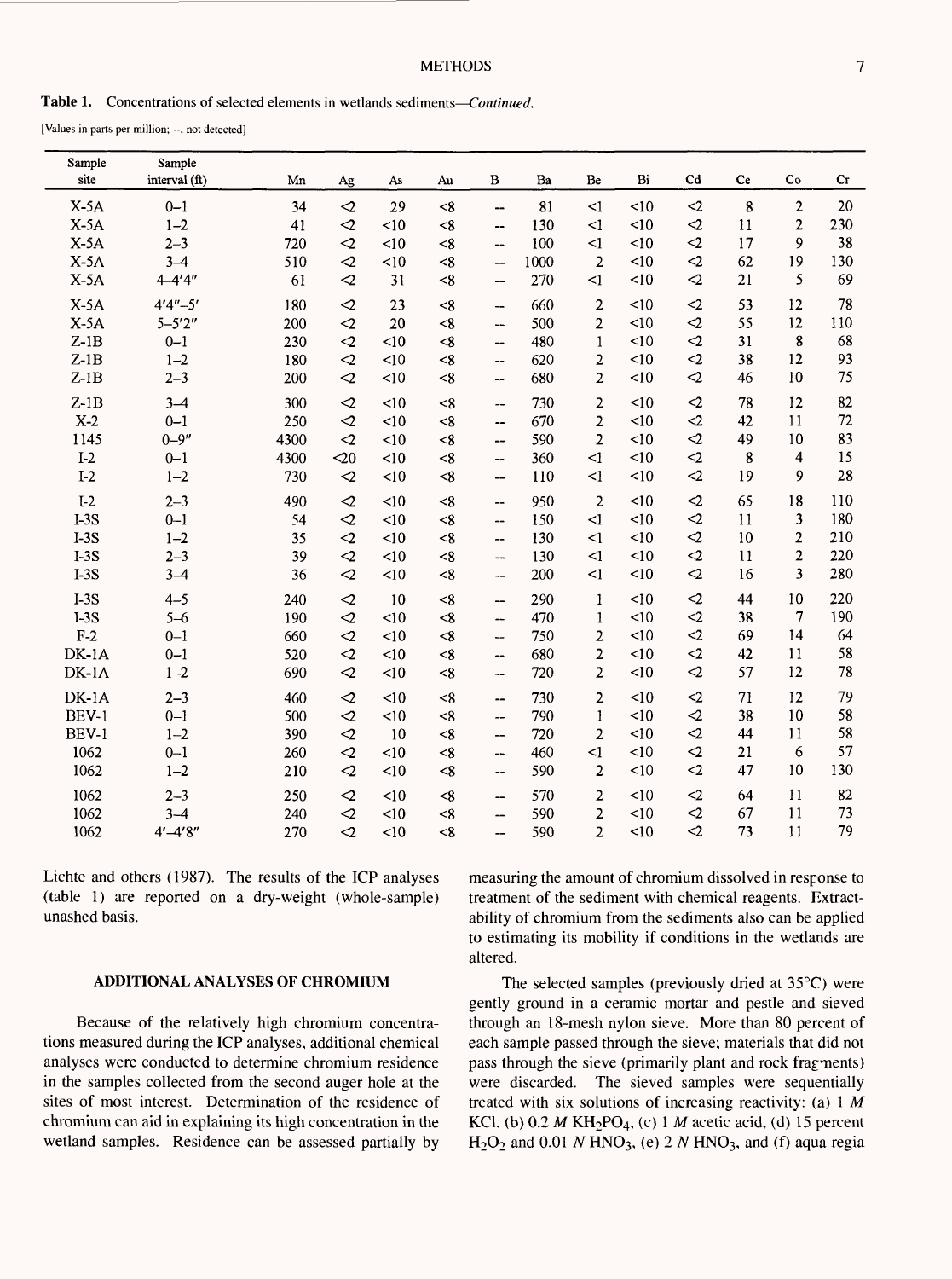#### **Table 1.** Concentrations of selected elements in wetlands sediments *Continued.*

[Values in parts per million; --, not detected]

| Sample<br>site | Sample<br>interval (ft) | Cu | Eu              | Ga       | Ge                                 | Ho       | La                      | $\rm Li$ | Mo               | Nb                      | Nd       | Ni | Pb                       |
|----------------|-------------------------|----|-----------------|----------|------------------------------------|----------|-------------------------|----------|------------------|-------------------------|----------|----|--------------------------|
| $X-5A$         | $0 - 1$                 | 21 | $\triangleleft$ | $\leq 4$ | --                                 | $\leq 4$ | $\overline{\mathbf{4}}$ | 4        | $\tau$           | $\leq 4$                | 5        | 5  | 12                       |
| $X-5A$         | $1 - 2$                 | 16 | $\triangleleft$ | 4        | --                                 | $\leq 4$ | 7                       | 6        | 16               | $\leq$ 4                | 6        | 12 | $\leq 4$                 |
| $X-5A$         | $2 - 3$                 | 18 | $\mathbf{C}$    | 5        | $\overline{\phantom{a}}$           | $\leq 4$ | 10                      | 12       | 7                | $\leq$ 4                | 9        | 15 | 5                        |
| $X-5A$         | $3 - 4$                 | 34 | $\sim$          | 19       | $\overline{\phantom{a}}$           | $\leq 4$ | 34                      | 44       | 3                | 9                       | 31       | 45 | 13                       |
| $X-5A$         | $4' - 4'4''$            | 10 | $\leq$          | 5        | --                                 | $\leq 4$ | 12                      | 14       | 9                | <4                      | 11       | 18 | 5                        |
| $X-5A$         | $4'4'' - 5'$            | 17 | $\triangleleft$ | 15       | --                                 | $\leq 4$ | 28                      | 41       | 3                | 7                       | 25       | 29 | 14                       |
| $X-5A$         | $5' - 5'2''$            | 13 | $\leq$          | 16       | --                                 | $\leq$ 4 | 29                      | 33       | $\overline{c}$   | $\overline{\mathbf{4}}$ | 24       | 31 | 16                       |
| $Z-1B$         | $0 - 1$                 | 24 | $\sim$          | 9        | --                                 | $\leq 4$ | 17                      | 20       | $\overline{3}$ . | $\leq$ 4                | 16       | 21 | 14                       |
| $Z-1B$         | $1 - 2$                 | 29 | $\mathcal{Q}$   | 13       | --                                 | $\leq 4$ | 21                      | 27       | $\overline{3}$ . | $\leq$ 4                | 19       | 31 | 12                       |
| $Z-1B$         | $2 - 3$                 | 30 | $\mathbf{r}$    | 14       | --                                 | $\leq$ 4 | 26                      | 29       | $\mathbf{r}$     | <4                      | 22       | 27 | 12                       |
| $Z-1B$         | $3-4$                   | 25 | $\sim$          | 16       | --                                 | $\leq 4$ | 42                      | 39       | $\triangle$      | 7                       | 38       | 30 | 16                       |
| $X-2$          | $0 - 1$                 | 12 | $\triangleleft$ | 13       | $\overline{\phantom{a}}$           | $\leq 4$ | 22                      | 31       | $\leq$           | 4                       | 19       | 25 | 13                       |
| 1145           | $0 - 9''$               | 17 | $\mathcal{L}$   | 13       | --                                 | $\leq$ 4 | 28                      | 34       | $\leq$           | $\leq$ 4                | 26       | 28 | 14                       |
| $I-2$          | $0 - 1$                 | 10 | $\leq$          | 7        | $\overline{a}$                     | $\leq 4$ | 4                       | 4        | 5                | $\leq$ 4                | $\leq 4$ | 5  | 11                       |
| $I-2$          | $1 - 2$                 | 18 | $\mathbf{C}$    | 6        | --                                 | $\leq$ 4 | 11                      | 12       | 6                | $\leq$ 4                | 10       | 12 | 6                        |
| $I-2$          | $2 - 3$                 | 35 | $\mathbf{C}$    | 17       | --                                 | $\leq 4$ | 36                      | 44       | $\mathbf{<}2$    | 9                       | 33       | 38 | 13                       |
| $I-3S$         | $0 - 1$                 | 21 | $\triangleleft$ | 4        | $\overline{a}$                     | $\leq$ 4 | 7                       | 6        | 14               | $\leq 4$                | 6        | 8  | 5                        |
| $I-3S$         | $1 - 2$                 | 14 | $\triangleleft$ | 4        | --                                 | $\leq 4$ | 7                       | 6        | 14               | $\leq 4$                | 7        | 6  | $\leq 4$                 |
| $I-3S$         | $2 - 3$                 | 14 | $\triangleleft$ | 5        | --                                 | $\leq$ 4 | 7                       | 6        | 15               | $\leq 4$                | 7        | 6  | $\leq$ 4                 |
| $I-3S$         | $3 - 4$                 | 23 | $\triangleleft$ | 6        | --                                 | $\leq 4$ | 10                      | 9        | 14               | $\leq$ 4                | 9        | 11 | $\overline{\mathcal{A}}$ |
| $I-3S$         | $4 - 5$                 | 35 | $\triangleleft$ | 13       | --                                 | $\leq 4$ | 25                      | 21       | 12               | $\leq$ 4                | 26       | 26 | 7                        |
| $I-3S$         | $5 - 6$                 | 29 | $\leq$          | 13       | $\overline{\phantom{a}}$           | $\leq 4$ | 22                      | 25       | 6                | 5                       | 20       | 21 | 11                       |
| $F-2$          | $0 - 1$                 | 28 | $\leq$          | 16       | $\hspace{0.05cm} -\hspace{0.05cm}$ | $\leq 4$ | 40                      | 45       | $\mathbf{C}$     | 6                       | 36       | 27 | 13                       |
| DK-1A          | $0 - 1$                 | 22 | $\sim$          | 13       | --                                 | $\leq 4$ | 23                      | 31       | $\mathcal{L}$    | 4                       | 19       | 21 | 14                       |
| $DK-1A$        | $1 - 2$                 | 22 | $\sim$          | 15       | $\hspace{0.05cm} -\hspace{0.05cm}$ | $\leq 4$ | 31                      | 35       | $\mathbf{C}$     | 5                       | 27       | 28 | 12                       |
| $DK-1A$        | $2 - 3$                 | 24 | $\triangleleft$ | 15       | --                                 | $\leq 4$ | 39                      | 36       | $\leq$           | 6                       | 32       | 29 | 13                       |
| BEV-1          | $0 - 1$                 | 19 | $\triangleleft$ | 12       | --                                 | $\leq 4$ | 21                      | 30       | $\leq$           | $\leq 4$                | 20       | 22 | 13                       |
| BEV-1          | $1 - 2$                 | 19 | $\triangleleft$ | 14       | $\overline{a}$                     | $\leq 4$ | 24                      | 32       | $\triangleleft$  | $\leq 4$                | 21       | 23 | 12                       |
| 1062           | $0 - 1$                 | 42 | $\mathbf{C}$    | 7        | --                                 | $\leq 4$ | 12                      | 13       | $\overline{2}$   | $\leq$ 4                | 11       | 13 | 11                       |
| 1062           | $1 - 2$                 | 49 | $\sim$          | 14       | --                                 | $\leq 4$ | 27                      | 28       | $\leq$           | $\leq 4$                | 26       | 26 | 11                       |
| 1062           | $2 - 3$                 | 45 | $\triangleleft$ | 15       | $\overline{\phantom{a}}$           | $\leq 4$ | 35                      | 33       | $\mathbf{C}$     | 5                       | 30       | 25 | 11                       |
| 1062           | $3 - 4$                 | 43 | $\mathbf{C}$    | 15       | $\overline{\phantom{a}}$           | $\leq 4$ | 37                      | 34       | $\triangle$      | 6                       | 33       | 24 | 12                       |
| 1062           | $4 - 4'8''$             | 47 | $\triangle$     | 15       | $\overline{\phantom{a}}$           | $\leq$ 4 | 40                      | 33       | $\triangleleft$  | 6                       | 35       | 25 | 13                       |

(9  $N$  HCl: 4  $N$  HNO<sub>3</sub>). The procedure was modified from procedures described by Campbell and Tessier (1987) and Chao and Sanzalone (1989). These reagents are intended to dissolve the (a) readily soluble, (b) anion exchangeable, (c) weakly acid soluble, (d) oxidizable, (e) strong acid soluble, and (f) resistate phases.

First, approximately 2 g of each sample were combined with 25 mL *of I N* KC1 in a polyethylene centrifuge tube; each suspension was agitated for 2.5 hours. The tubes were centrifuged and the solutions decanted and refrigerated. The solids were resuspended in distilled water, shaken for 1 hour, centrifuged, and the resulting solutions were combined with the original KC1 solution. All subsequent rinse solutions were treated similarly. (2) Each residue was mixed with 25 mL of 0.2  $M$  KH<sub>2</sub>PO<sub>4</sub>  $(pH = 4.5)$ . After shaking for 3 hours, the suspensions were centrifuged and decanted; the solutions were refrigerated. The solid residues were rinsed with distilled water. (3) Next, 25 mL of 1 *M* acetic acid (pH = 2.4) was added to each of the residues. Solutions were shaken for 2.5 hours, then centrifuged and decanted. The remaining solids were rinsed with distilled water. (4) Each residue was combined with 15 mL of a solution containing 15 percent  $H_2O_2$  and 0.01 N HNO<sub>3</sub> (pH = 1.8) and allowed to react overnight. The next day, the samples were heated at 50°C for 1 hour. An additional 5 mL of the reagent solution was added to each sample, and the samples were allowed to react again overnight. The following day, the samples were shaken for 15 minutes, centrifuged, and the solutions decanted and refrigerated; solids were rinsed with distilled water. (5) Each residue was then combined with  $25$  mL of  $2 N HNO<sub>3</sub>$ , shaken, and allowed to react for 2 days. The solutions and samples were shaken for 30 minutes, centrifuged, and the solutions decanted. Again the residual sol-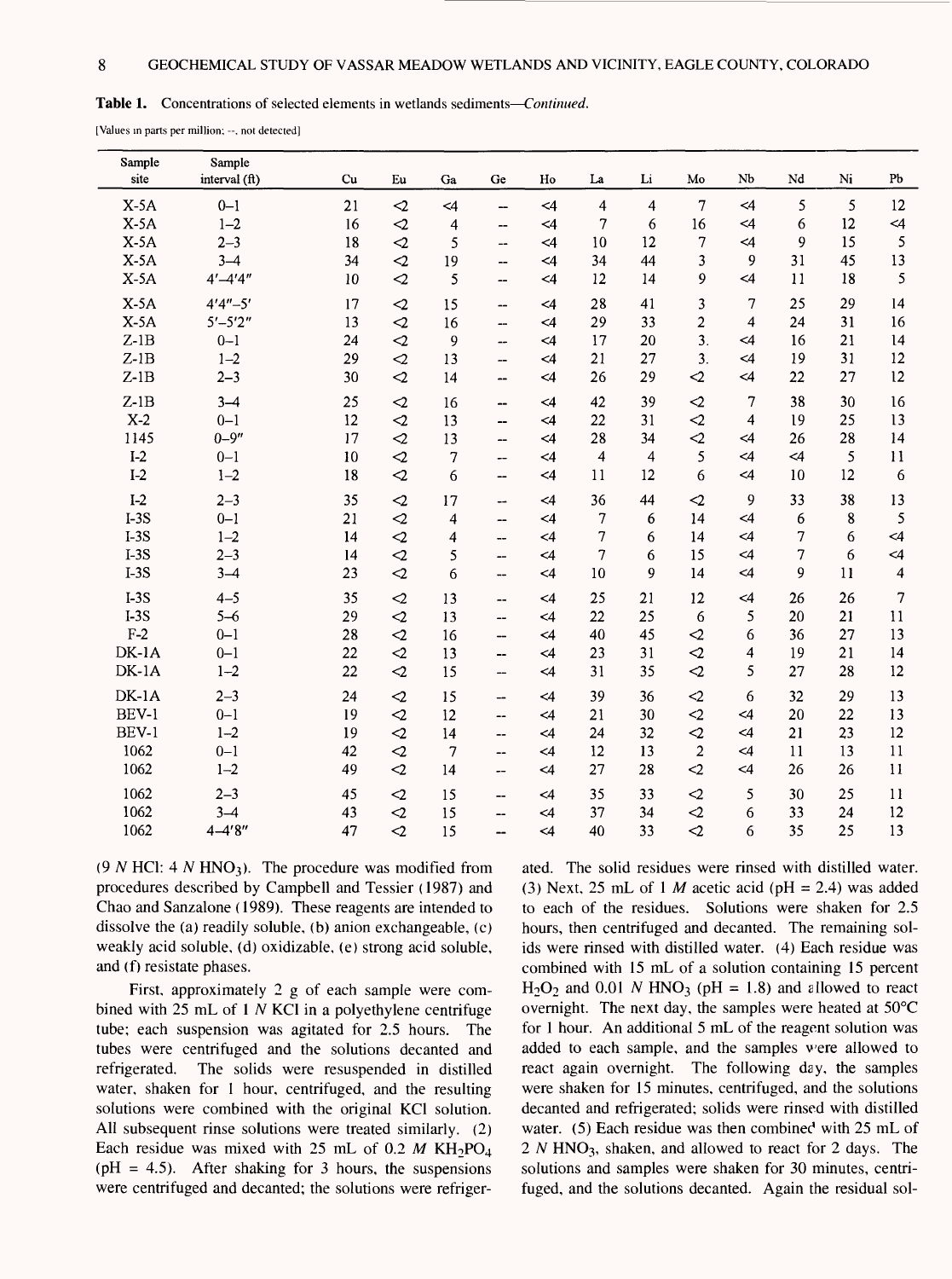**Table 1.** Concentrations of selected elements in wetlands sediments *Continued.*

[Values in parts per million; --, not detected]

| Sample  | Sample        |                         |        |           |           |          |                   |                                |                |                         |    |                   |
|---------|---------------|-------------------------|--------|-----------|-----------|----------|-------------------|--------------------------------|----------------|-------------------------|----|-------------------|
| site    | interval (ft) | Sc                      | Sn     | <b>Sr</b> | Ta        | Th       | $\mathbf{U}$<br>V | W                              | Y              | Yb                      | Zn | Zr                |
| $X-5A$  | $0 - 1$       | $\mathcal{L}$           | $<$ 5  | 360       | <40       | $\leq 4$ | 24<br>210         | $\overline{\phantom{a}}$       | 3              | $\leq$ 1                | 21 | --                |
| $X-5A$  | $1 - 2$       | $\overline{2}$          | $\leq$ | 670       | <40       | $\leq 4$ | 56                | 77<br>$\overline{\phantom{a}}$ | 11             | $\leq$ 1                | 10 |                   |
| $X-5A$  | $2 - 3$       | 4                       | $\leq$ | 200       | 40        | $\leq$ 4 | 47.7              | 48<br>--                       | $\overline{7}$ | $\leq$ 1                | 50 | --                |
| $X-5A$  | $3 - 4$       | 14                      | $<$ 5  | 310       | <40       | 8        | 100<br>36.2       | -−                             | 24             | $\overline{c}$          | 66 | $-$               |
| $X-5A$  | $4 - 4'4''$   | 4                       | $<$ 5  | 490       | <40       | $\leq 4$ | 33.1<br>210       | --                             | 7              | $\leq$                  | 35 |                   |
| $X-5A$  | $4'4'' - 5$   | 10                      | $<$ 5  | 320       | 40        | 7        | 150<br>32.3       | $\overline{\phantom{a}}$       | 17             | 2                       | 64 | --                |
| $X-5A$  | $5 - 5'2''$   | 9                       | $\leq$ | 220       | 40        | 9        | 6.29 110          | --                             | 17             | 1                       | 51 | $\overline{a}$    |
| $Z-1B$  | $0 - 1$       | 6                       | $<$ 5  | 90        | <40       | 5        | 7.62<br>71        | --                             | 13             | $\mathbf{1}$            | 55 | --                |
| $Z-1B$  | $1 - 2$       | 8                       | $\leq$ | 130       | 40        | 6        | 6.93 110          | --                             | 16             | $\mathbf 2$             | 52 |                   |
| $Z-1B$  | $2 - 3$       | 9                       | $\leq$ | 150       | <40       | 8        | 11.4              | 66<br>--                       | 18             | $\mathbf{1}$            | 53 | $\qquad \qquad -$ |
| $Z-1B$  | $3 - 4$       | 11                      | $\leq$ | 190       | <40       | 13       | 4.14              | 68<br>$\overline{\phantom{0}}$ | 22             | $\overline{\mathbf{c}}$ | 55 | --                |
| $X-2$   | $0 - 1$       | 8                       | $\leq$ | 160       | <40       | 7        | 3.51              | 75<br>--                       | 12             | $\mathbf{1}$            | 49 |                   |
| 1145    | $0 - 9''$     | 10                      | $<$ 5  | 95        | <40       | 7        | 3.85<br>69        | $\overline{\phantom{0}}$       | 24             | $\overline{c}$          | 52 |                   |
| $I-2$   | $0 - 1$       | $\mathbf{r}$            | $<$ 5  | 150       | $\leq 40$ | $\leq 4$ | 7.53<br>21        | --                             | 2              | $\leq$ 1                | 30 |                   |
| $I-2$   | $1 - 2$       | $\overline{\mathbf{4}}$ | $\leq$ | 200       | <40       | <4       | 19.4              | 47<br>$\overline{\phantom{0}}$ | 7              | $\leq$ 1                | 50 | --                |
| $I-2$   | $2 - 3$       | 14                      | $<$ 5  | 300       | <40       | 9        | 5.21 100          | --                             | 25             | 2                       | 65 | --                |
| $I-3S$  | $1 - 0$       | $\boldsymbol{2}$        | $\leq$ | 520       | <40       | $\leq$ 4 | 45.4              | 77<br>--                       | 17             | 1                       | 18 | ---               |
| $I-3S$  | $1 - 2$       | $\overline{c}$          | $<$ 5  | 630       | $<$ 40    | $\leq$ 4 | 70.5              | 70<br>$- -$                    | 13             | $\leq$ 1                | 10 |                   |
| $I-3S$  | $2 - 3$       | 2                       | $\leq$ | 670       | <40       | $\leq$ 4 | 68.7              | 77<br>--                       | 11             | $\leq$ 1                | 10 |                   |
| $I-3S$  | $3 - 4$       | 3                       | $\leq$ | 710       | 40        | $\leq$ 4 | 56.2              | 70<br>--                       | 14             | 1                       | 13 |                   |
| $I-3S$  | $4 - 5$       | 13                      | $\leq$ | 780       | <40       | 5        | 33                | 97<br>--                       | 23             | $\overline{\mathbf{c}}$ | 37 | --                |
| $I-3S$  | $5 - 6$       | 10                      | $\leq$ | 470       | <40       | 6        | 23.4              | 66<br>--                       | 21             | $\overline{\mathbf{c}}$ | 44 | --                |
| $F-2$   | $0 - 1$       | 11                      | $\leq$ | 210       | <40       | 10       | 3.67              | 84<br>--                       | 24             | $\overline{2}$          | 61 | --                |
| $DK-1A$ | $0 - 1$       | 8                       | $\leq$ | 190       | <40       | 7        | 3.68<br>63        | --                             | 12             | $\mathbf{1}$            | 47 | --                |
| $DK-1A$ | $1 - 2$       | 10                      | $\leq$ | 200       | <40       | 9        | 3.79              | 70<br>--                       | 14             | $\mathbf{1}$            | 48 | --                |
| $DK-1A$ | $2 - 3$       | 9                       | $<$ 5  | 210       | 40        | 11       | 3.61              | 70<br>--                       | 17             | $\mathbf{1}$            | 49 | $\overline{a}$    |
| BEV-1   | $0 - 1$       | 8                       | $<$ 5  | 110       | <40       | 7        | 67<br>4.66        | --                             | 16             | 2                       | 48 | --                |
| BEV-1   | $1 - 2$       | 9                       | $<$ 5  | 110       | 40        | 7        | 67<br>47          | —                              | 16             | $\mathbf{1}$            | 48 |                   |
| 1062    | $0 - 1$       | 4                       | $<$ 5  | 150       | < 40      | $\leq$ 4 | 14.4              | 39<br>--                       | 12             | <1                      | 33 | --                |
| 1062    | $1 - 2$       | 9                       | $\leq$ | 170       | $\leq 40$ | 9        | 6.49              | 60<br>--                       | 21             | 2                       | 44 | --                |
| 1062    | $2 - 3$       | 11                      | $<$ 5  | 160       | <40       | 10       | 3.62              | 70<br>--                       | 23             | $\boldsymbol{2}$        | 50 | --                |
| 1062    | $3 - 4$       | 11                      | $\leq$ | 160       | <40       | 10       | 3.39              | 70<br>--                       | 22             | $\overline{\mathbf{c}}$ | 51 | --                |
| 1062    | $4 - 4'8''$   | 11                      | $<$ 5  | 170       | <40       | 11       | 3.23              | 72<br>--                       | 23             | $\overline{2}$          | 52 |                   |

ids were rinsed with distilled water. (6) The remaining solids along with 30 mL of aqua regia were heated at 80°C for 4 hours covered, then uncovered and heated to dryness. The residues were mixed with another 30 mL aliquot of aqua regia, heated for another 4 hours covered, then uncovered and heated to dryness. The dried residues were then dissolved in 50 mL of 2 *N* HC1 and stored for analysis. A few undissolved mineral grains and some organic carbon were common after the aqua regia treatment.

Chromium concentrations in all solutions were measured by flame atomic absorption spectrophotometry. Standards were prepared in the reagents used for each extraction. Samples extracted by  $H_2O_2$  were analyzed by standard addition because of probable interference from dissolved organic compounds as indicated by the dark-brown extracting solutions. Two samples were analyzed in duplicate through the entire extraction procedure. Average relative precision of the duplicates was 5 percent. Total chromium extracted for the duplicate samples was reproduced within 3 percent. A sample known to contain chromium-rich illite-smectite (CR-019) was also treated with the sequential extraction scheme to evaluate the behavior of Cr-rich silicates relative to the various reagents.

Because the auger used for sampling contained Cr, the potential of Cr contamination from the steel auger was investigated. Two samples were filed off the steel auger, dissolved in aqua regia, and analyzed and found to contain 3,000 and 5,000 ppm chromium respectively; both samples were 93.5 weight percent iron. Although this chromium concentration is high, the abundance of iron in the wetland samples (table 1) indicates that contamination from the auger is not significant. Several wetland samples with chromium contents greater than 100 ppm have less than 0.5 weight percent iron; the iron value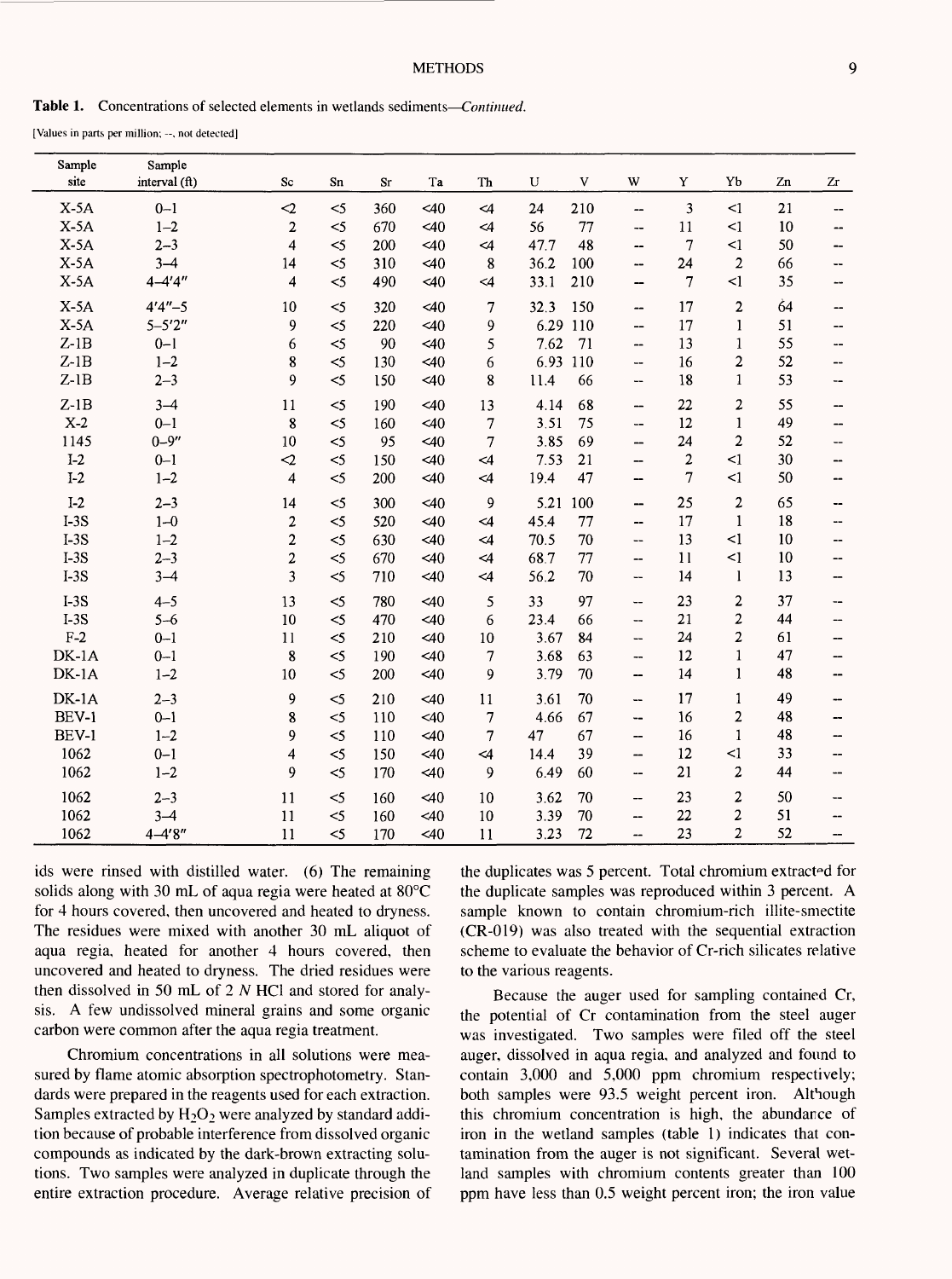limits the maximum amount of chromium attributable to contamination to less than 30 ppm (based on a potential contribution of 60 ppm Cr for 1 percent Fe added from the auger). Again, this estimate assumes that all iron present in the sediment sample has come from auger contamination and that none of the iron in the sample is from natural sources; however, iron is a ubiquitous natural component in soils. Therefore, even assuming that all the iron in wetland samples came from the auger, the Cr values cannot be explained by contamination.

#### **RESULTS AND DISCUSSION**

#### **DN AND ICP DATA**

The results of the DN and ICP analyses of the auger samples collected during this reconnaissance study are shown in table 1. For comparative purposes, table 2 from Shacklette and Boerngen (1984) is shown here; it lists mean concentrations, deviations, and ranges of element concentrations in soils and other surficial materials in the conterminous United States. Comparing table 1 with table 2, three metals standout as being enriched in various wetlands in Vassar Meadow: chromium, molybdenum, and uranium.

Sites X-5A, I-2, I-3S, and 1062 all have chromium concentrations greater than 100 ppm; the mean for the Western United States is 41 ppm (table 2). As is shown in the next section, Cr enrichment is in a form that is potentially soluble. The maximum contaminant level for chromium in drinking water is 0.1 mg/L (100 ppb). Sites X-5A, 1-2, and I-3S have molybdenum concentrations greater than 5 ppm, whereas, the mean for the Western United States is only 0.85 ppm (see tables 1 and 2). Though the molybdenum concentrations indicate transport in ground water and filtration by the wetlands, the concentrations do not likely represent any hazard to man should release due to disturbance occur (see Gough and others, 1979, p. 36-38).

The uranium concentrations, which are as high as 56 ppm in X-5A and 70 ppm in I-3S, are considerably higher than the average concentration of uranium in the upper continental crust (2.5 ppm; Carmichael, 1989) or the 2.5 ppm in surficial materials (table 2). There are no known uranium occurrences within the drainage basin of East Brush Creek (Collins and others, 1982, plates 2 and 10). The highest uranium concentration within many miles of the study area on the uranium contour map of the Leadville  $1^{\circ} \times 2^{\circ}$  quadrangle (Collins and others, 1982, plate 4a) is 2.3 ppm. The uranium concentrations found in X-5A and I-3S are much higher than would be expected, even if a high percentage of the detrital component were made up of the more uraniferous igneous and metamorphic rocks that are found much farther east in the Front Range of Colorado (fig. 2). The uranium content of X-5A and I-3S shown on figure 2 in comparison to the Front Range wetlands places them in the upper 46 percent by concentration. Because available source rocks contain insufficient uranium, the uranium concent ations found in the wetland sediments can only minimally be attributed to the detrital component. The uranium concentrations indicate that the wetland sediments are removing and trapping uranium from waters passing through them.

Potential release of uranium from the sediments into ground and surface waters, based on the U concentrations found in the wetland samples, represents a possible hazard should the wetlands be disturbed or removed. The U.S. Environmental Protection Agency has proposed a maximum contaminant level for uranium in drinking water of 20 ng/L or 20 ppb (U.S. EPA, 1991). These sediments contain concentrations of uranium that are as much as 3,500 times higher than the proposed water standard. As mentioned previously in this paper, uranium can be released from organic-rich sediments by several processes. For example, draining the sediments, which changes them from an anoxic to oxygenated environment, is likely to release uranium. If  $X$ -5A and I-3S must be disturbed, the release of uranium to East Brush Creek should be guarded against.

#### **ADDITIONAL CHROMIUM Al TALYSES**

The amount of chromium in the extracting solutions varied with the strength of the reagent (table 3). No measurable chromium was released from the sediments by treatments intended to dissolve readily soluble and anion-exchangeable forms of chromium (KCl and  $KH_2PO_4$ , respectively). Between 48 and 63 percent of the chromium dissolved after oxidation at low pH  $(H<sub>2</sub>O<sub>2</sub>$  plus 0.01 *N*  $HNO<sub>3</sub>$ ). Less than 6 percent of the chromium dissolved in weak acid (1 *M* acetic acid), and less than 25 percent dissolved in strong acid (2 *N* HNO<sub>3</sub>) treatments. Aqua regia dissolved relatively small amounts. Extraction treatments of the standard CR-019, except for aqua regia, were relatively ineffective at dissolving silicate-bound chromium. The different response of CR-019 relative to the wetland sediments indicates that chromium extracted from the wetland sediments is not contained in clay minerals.

The total concentration of chromium measured by the sum of the extracted amounts are consistently different from those reported in table 1. The samples analyzed by extraction were collected from separate auger holes within about 0.5 m of the samples collected for the DN and ICP analyses. Therefore, some of the variation can be attributed to heterogeneity in the wetland. Most extraction totals are less than the ICP values and can best be explained by the inability of aqua regia to completely dissolve resistate minerals, such as spinels and some silicates, that could ccntain chromium. Dissolution for ICP analyses typically includes hydrofluoric acid to dissolve silicates.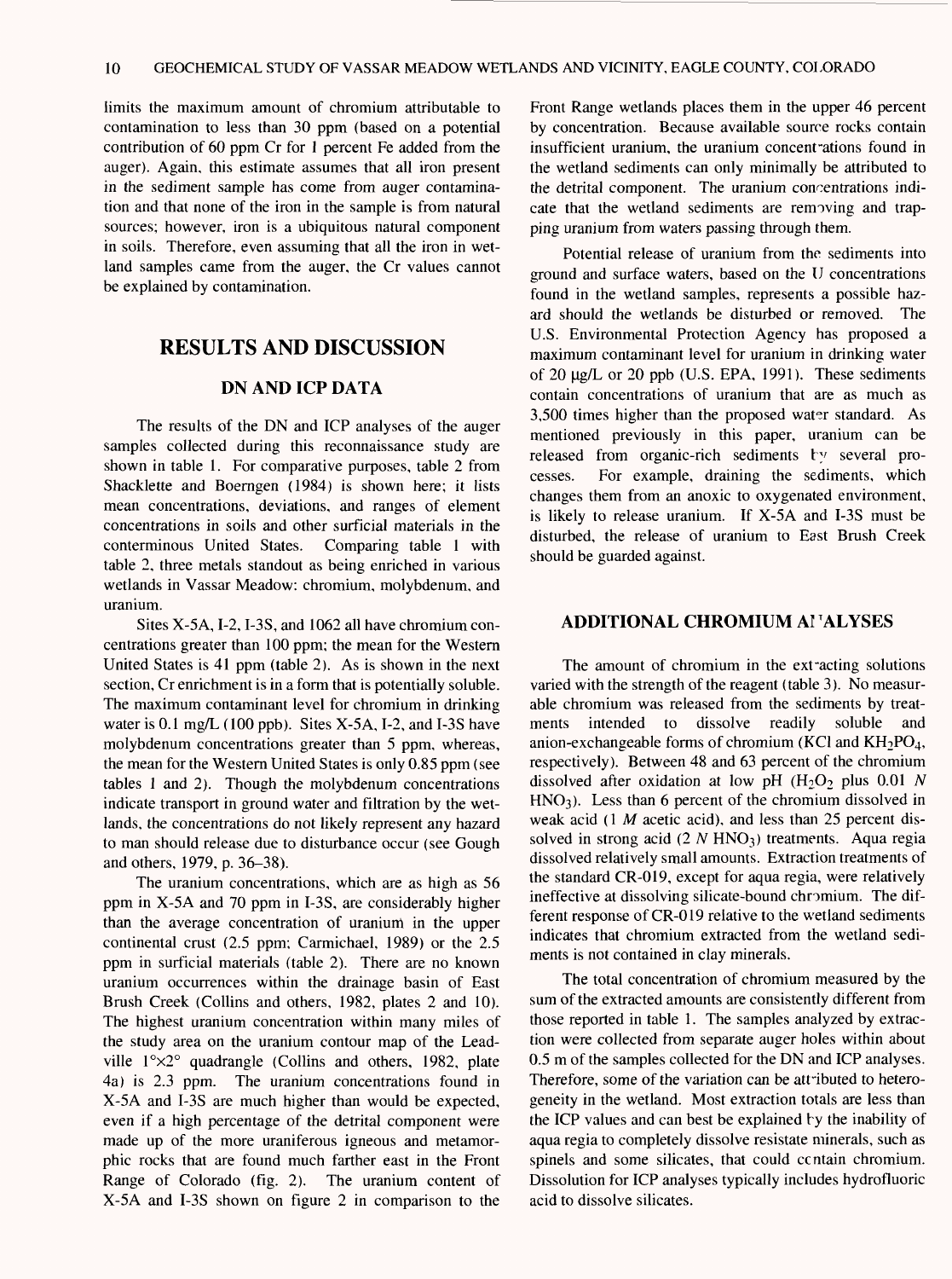**Table** 2. Mean concentrations, deviations, and ranges of elements in samples of soils and other surficial materials in the conterminous United States.

[Means and ranges are reported in parts per million (µg/g), and means and deviations are geometric, except as indicated. Ratio, ratio of number of samples in which the element was found in measurable concentrations to number of samples analyzed. Leaders (--) indicate no data available. From Shacklette and Boerngen (1984)]

| Conterminous<br><b>United States</b> |             |                                                |                    | Western United States<br>(west of 96th meridian) |                |                               |                                 |                    |             | <b>Eastern United States</b><br>(east of 96th meridian) |                                                      |  |  |
|--------------------------------------|-------------|------------------------------------------------|--------------------|--------------------------------------------------|----------------|-------------------------------|---------------------------------|--------------------|-------------|---------------------------------------------------------|------------------------------------------------------|--|--|
| Element                              | Mean        | Estimated<br>Devia- arithmetic<br>tion<br>mean | Ratio              | Mean                                             | Devia-<br>tion | Observed<br>range             | Estimated<br>arithmetic<br>mean | Ratio              | Mean        | Devia-<br>tion                                          | Estimated<br>arithmetic<br>Observed<br>mean<br>range |  |  |
| $\mathrm{Al}\left(\%\right)$         | 4.7<br>5.2  | $7.2\,$<br>2.48<br>2.23<br>7.2                 | 661:770            | 5.8<br>5.5                                       | 2.00           | $0.5 - > 10$                  | 7.4<br>7.0                      | 450:477            | 3.3<br>4.8  | 2.87                                                    | 5.7<br>$0.7 - > 10$<br>7.4                           |  |  |
| As<br>B                              | 26          | 33<br>1.97                                     | 728:730<br>506:778 | 23                                               | 1.98<br>1.99   | $< 0.10 - 97$<br>$< 20 - 300$ | 29                              | 521:527<br>425:541 | 31          | 2.56<br>1.88                                            | $< 0.1 - 73$<br>38<br>$<20-150$                      |  |  |
| $\rm Ba$                             | 440         | 2.14 580                                       | 778:778            | 580                                              | 1.72           | 70-5,000 670                  |                                 | 541:541            | 290         | 2.35                                                    | $10 - 1,500$ 420                                     |  |  |
| Be                                   | 0.63        | 2.38<br>0.92                                   | 310:778            | 0.68                                             | 2.30           | $1 - 15$                      | 0.97                            | 169:525            | 0.55        | 2.53                                                    | 0.85<br>$1 - 7$                                      |  |  |
| Br                                   | 0.56        | 2.50<br>0.85                                   | 113:220            | 0.52                                             | 2.74           | $< 0.5 - 11$                  | 0.86                            | 78:128             | 0.62        | 2.18                                                    | 2.0<br>$< 0.5 - 5.3$                                 |  |  |
| C(%)                                 | 1.6         | 2.57<br>2.5                                    | 250:250            | 1.7                                              | 2.37           | $0.16 - 10$                   | 2.5                             | 162:162            | 1.5         | 2.88                                                    | 2.6<br>$0.06 - 37$                                   |  |  |
| Ca (%)                               | 0.92        | 4.00<br>2.4                                    | 777:777            | 1.8                                              | 3.05           | $0.06 - 32$                   | 3.3                             | 514:514            | 0.34        | 3.08                                                    | 0.63<br>$0.01 - 28$                                  |  |  |
| Ce                                   | 63          | 75<br>1.78                                     | 81:683             | 65                                               | 1.71           | $< 150 - 300$                 | 75                              | 70:489             | 63          | 1.85                                                    | $< 150 - 300$<br>76                                  |  |  |
| Co                                   | 6.7         | 2.19<br>9.1                                    | 698:778            | 7.1                                              | 1.97           | $3 - 50$                      | 9.0                             | 403:533            | 5.9         | 2.57                                                    | 9.2<br>$< 0.3 - 70$                                  |  |  |
| Cr                                   | 37          | 54<br>2.37                                     | 778:778            | 41                                               | 2.19           | $3 - 2,000$                   | 56                              | 541:541            | 33          | 2.60                                                    | 52<br>$1 - 1,000$                                    |  |  |
| Cu                                   | 17          | 2.44<br>25                                     | 778:778            | 21                                               | 2.07           | $2 - 300$                     | 27                              | 523:533            | 13          | 2.80                                                    | 22<br>$<1 - 700$                                     |  |  |
| F                                    | 210         | 3.34 430                                       | 598-610            | 280                                              |                | $2.52$ <10-1,900 440          |                                 | 390:435            | 130         | 4.19                                                    | $<10-3,700360$                                       |  |  |
| Fe (%)                               | 1.8         | 2.38<br>2.6                                    | 776:777            | 2.1                                              | 1.95           | $0.1 - > 10$                  | 2.6                             | 539:540            | 1.4         | 2.87                                                    | $0.01 - > 10$<br>2.5                                 |  |  |
| Ga                                   | 13          | 2.03<br>17                                     | 767:776            | 16                                               | 1.68           | $5 - 70$                      | 19                              | 431:540            | 9.3         | 2.38                                                    | 14<br>$5 - 70$                                       |  |  |
| Ge                                   | 1.2         | 1.37<br>1.2                                    | 224:224            | 1.2                                              | 1.32           | $0.58 - 2.5$                  | 1.2                             | 130:131            | 1.1         | 1.45                                                    | 1.2<br>$< 0.1 - 2.0$                                 |  |  |
| Hg                                   | 0.058       | 2.52<br>0.089                                  | 729:733            | 0.046                                            | 2.33           | $< 0.01 - 4.6$                |                                 | 0.065 534:534      | 0.081       | 2.52                                                    | 0.12<br>$0.01 - 3.4$                                 |  |  |
| $\bf{I}$                             | 0.75        | 2.63<br>1.2<br>None                            | 169:246            | 0.79                                             | 2.55           | $< 0.5 - 9.6$                 | 1.2                             | 90:153             | 0.68        | 2.81                                                    | 0.12<br>$< 0.5 - 7.0$<br>0.75 0.0005-3.7             |  |  |
| $K (\%)^1$<br>La                     | 1.5<br>30   | 0.79<br>1.92<br>37                             | 777:777<br>462:777 | 1.8<br>30                                        | 0.71<br>1.89   | $0.19 - 6.3$<br>$30-200$      | None<br>37                      | 537.537<br>294:516 | 1.2<br>29   | 1.98                                                    | --<br>37<br>$<$ 30-200                               |  |  |
|                                      |             |                                                |                    |                                                  |                |                               |                                 |                    |             |                                                         |                                                      |  |  |
| Li                                   | 20          | 1.85<br>24                                     | 731:731            | 22                                               | 1.58           | $5 - 130$                     | 25                              | 479:527            | 17          | 2.16                                                    | 22<br>$5 - 140$                                      |  |  |
| Mg (%)<br>Mn                         | 0.44<br>330 | 3.28<br>0.90<br>2.77 550                       | 777:778<br>777:777 | 0.74<br>380                                      | 2.21           | $0.03 = 10$<br>30-5,000 480   | 1.0                             | 528:528<br>537:540 | 0.21<br>260 | 3.55<br>3.82                                            | $0.005 - 5$<br>0.45<br>$<2 - 7,000$ 640              |  |  |
| Mo                                   | 0.59        | 2.72<br>0.97                                   | 57:774             | 0.85                                             | 1.98<br>2.17   | $3 - 7$                       | 1.1                             | 32:524             | 0.32        | 3.93                                                    | 0.72<br>$3 - 15$                                     |  |  |
| Na (%)                               | 0.59        | 3.27<br>1.2                                    | 744:744            | 0.97                                             | 1.95           | $0.05 - 10$                   | 1.2                             | 363:449            | 0.25        | 4.55                                                    | 0.7?<br>$< 0.05 - 5$                                 |  |  |
| Nb                                   | 9.3         | 1.75<br>11                                     | 418-771            | 8.7                                              | 1.82           | $10 - 100$                    | 10                              | 322:498            | 10          | 1.65                                                    | $<10-50$<br>12                                       |  |  |
| Nd                                   | 40          | 1.68<br>46                                     | 120:538            | 36                                               | 1.76           | $<70 - 300$                   | 43                              | 109:332            | 46          | 1.58                                                    | 51<br>$<70 - 300$                                    |  |  |
| Ni                                   | 13          | 2.31<br>19                                     | 747:778            | 15                                               | 2.10           | $5 - 700$                     | 19                              | 443:540            | 11          | 2.64                                                    | 18<br>$5 - 700$                                      |  |  |
| $\mathbf{P}$                         | 260         | 2.67 430                                       | 524:524            | 320                                              | 2.33           | 40-4,500                      | 460                             | 380:382            | 200         | 2.95                                                    | $\leq 20 - 6,800360$                                 |  |  |
| Pb                                   | 16          | 1.86<br>19                                     | 712:778            | 17                                               | 1.80           | $10 - 700$                    | 20                              | 422:541            | 14          | 1.95                                                    | $<10-300$<br>17                                      |  |  |
| Rb                                   | 58          | 1.72<br>67                                     | 221:224            | 69                                               | 1.50           | $<20 - 210$                   | 74                              | 107:131            | 43          | 1.94                                                    | 53<br>$20 - 160$                                     |  |  |
| S(%)                                 | 0.12        | 2.04<br>0.16                                   | 34:224             | 0.13                                             | 2.37           | $< 0.08 - 4.8$                | 0.19                            | 20:131             | 0.10        |                                                         | 0.11<br>$1.34 \le 0.08 - 0.31$                       |  |  |
| Sb                                   | 0.48        | 2.27<br>0.67                                   | 35:223             | 0.47                                             | 2.15           | $<1 - 2.6$                    | 0.62                            | 31:131             | 0.52        | 2.38                                                    | $<1 - 8.8$<br>0.76                                   |  |  |
| Sc                                   | 7.5         | 1.82<br>8.9                                    | 685:778            | 8.2                                              | 1.74           | $5 - 50$                      | 9.6                             | 389:526            | 6.5         | 1.90                                                    | $5 - 30$<br>8.0                                      |  |  |
| Se                                   | 0.26        | 2.46<br>0.39                                   | 590:733            | 0.23                                             | 2.43           | $< 0.1 - 4.3$                 | 0.34                            | 449-534            | 0.30        | 2.44                                                    | 0.45<br>$< 0.1 - 3.9$                                |  |  |
| Si (%) <sup>1</sup>                  | 31          | 6.48<br>None                                   | 250:250            | 30                                               | 5.70           | 15-44 None                    |                                 | 156:156            | 34          | 6.64                                                    | $1.7 - 45$<br>--                                     |  |  |
| Sn                                   | 0.89        | 2.36<br>1.3                                    | 218:224            | 0.90                                             | 2.11           | $< 0.1 - 7.4$                 | 1.2                             | 123:131            | 0.86        | 2.81                                                    | 1.5<br>$< 0.1 - 10$                                  |  |  |
| Sr                                   | 120         | 3.30 240                                       | 778:778            | 200                                              |                | 2.16 10-3,000 270             |                                 | 501:540            | 53          | 3.61                                                    | $<$ 5–700<br>120                                     |  |  |
| Ti (%)                               | 0.24        | 1.89<br>0.29                                   | 777:777            | 0.22                                             |                | $1.78$ 0.05-2.0               | 0.26                            | 540:540            | 0.28        |                                                         | $2.00$ 0.0007-1.5<br>0.35                            |  |  |
| Th                                   | 8.6         | 1.53<br>9.4                                    | 195:195            | 9.1                                              | 1.49           | $2.4 - 31$                    | 9.8                             | 102.102            | 7.7         | 1.58                                                    | 8.6<br>$2.2 - 23$                                    |  |  |
| U                                    | 2.3         | 1.73<br>2.7                                    | 224:224            | 2.5                                              | 1.45           | $0.68 - 7.9$                  | 2.7                             | 130:130            | 2.1         | 2.12                                                    | $0.29 - 11$<br>2.7                                   |  |  |
| V<br>Y                               | 58<br>21    | 2.25<br>80<br>1.78<br>25                       | 778:778            | 70                                               | 1.95           | $7 - 500$                     | 88                              | 516:541            | 43          | 2.51<br>1.97                                            | $2 - 300$<br>66<br>25<br>$10 - 200$                  |  |  |
| Yb                                   | 2.6         | 1.79<br>3.1                                    | 759:778<br>754:764 | 22<br>2.6                                        | 1.66<br>1.63   | $10 - 150$<br>$1 - 20$        | 25<br>3.0                       | 477:541<br>452:486 | 20<br>2.6   | 2.06                                                    | $1 - 50$<br>3.3                                      |  |  |
| Zn                                   | 48          | 1.95<br>60                                     | 766:766            | 55                                               |                | $1.79$ 10-2,100               | 65                              | 473:482            | 40          | 2.11                                                    | $<5-2,900$<br>52                                     |  |  |
| Zr                                   | 180         | 1.91 230                                       | 777:778            | 160                                              |                | $1.77$ < 20 - 1,500 190       |                                 | 539:541            | 220         |                                                         | $2.01 \le 20 - 2,000290$                             |  |  |

<sup>1</sup> Means are arithmetic; deviations are standard.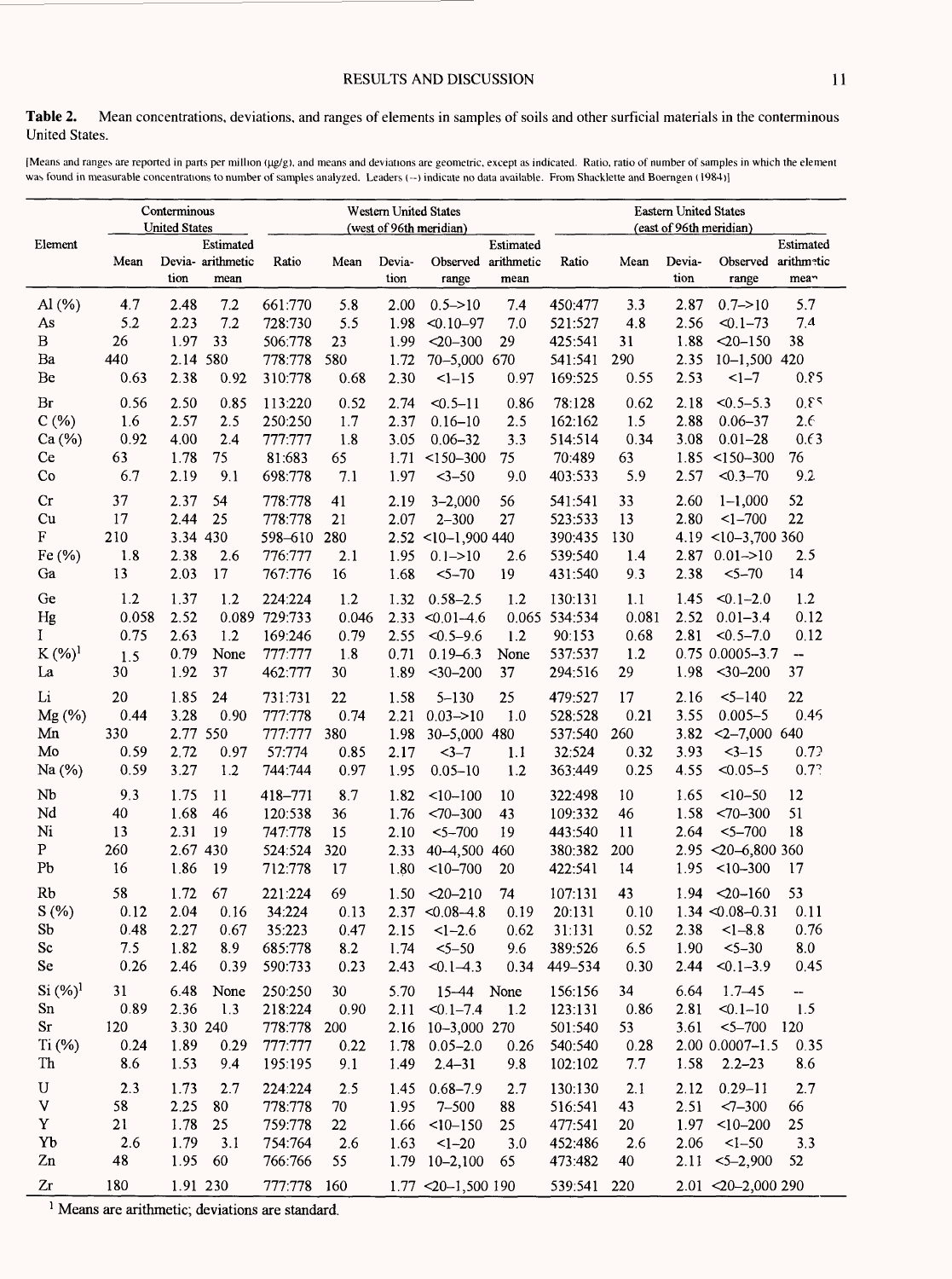|                                                                | Sample identification |                     |                     |                     |                     |                     |               |  |  |  |  |
|----------------------------------------------------------------|-----------------------|---------------------|---------------------|---------------------|---------------------|---------------------|---------------|--|--|--|--|
| Reagent                                                        | X.5A<br>$1' - 2'$     | $X-5A$<br>$2' - 3'$ | $X-5A$<br>$3' - 4'$ | $X-5A$<br>$4' - 5'$ | $I-3S$<br>$2' - 3'$ | $I-3S$<br>$3' - 4'$ | <b>CR-019</b> |  |  |  |  |
| $1$ M KCl                                                      | < 0.5                 | < 0.5               | < 0.5               | <0.5                | < 0.5               | < 0.5               | < 0.5         |  |  |  |  |
| $0.2 M K H_2$ PO <sub>4</sub>                                  | 40.5                  | $\leq 0.5$          | < 0.5               | < 0.5               | 40.5                | < 0.5               | < 0.5         |  |  |  |  |
| $1 M$ acetic acid                                              | 0.8                   | 0.5                 | < 0.5               | < 0.5               | 1.1                 | 1.4                 | 0.6           |  |  |  |  |
| $15\%$ H <sub>2</sub> O <sub>2</sub> + 0.01 N HNO <sub>3</sub> | 6.4                   | 9                   | 16                  | 22                  | 123                 | 410                 | 1.3           |  |  |  |  |
| 2 N HNO <sub>3</sub>                                           | 2.4                   | 2.3                 | 3.3                 | 8.8                 | 47                  | 150                 | 2.0           |  |  |  |  |
| Aqua regia                                                     | 3.5                   | 3.7                 | 7.2                 | 15                  | 32                  | 87                  | 44            |  |  |  |  |
| Total                                                          | 13                    | 16                  | 27                  | 46                  | 200                 | 650                 | 48            |  |  |  |  |

**Table 3.** Concentrations of chromium extracted from sediments from Vassar Meadow.

[All values are in parts per million (ppm) chromium in the sediment on a dry-weight basis]

The results of the chemical extractions are consistent with chromium contained mainly as a reduced phase in the wetland sediments. In most surface environments, chromium may exist in two oxidation states, Cr(III) and Cr(VI) (fig. 4). Chromium (VI) forms the relatively soluble chromate ion  $(H_nCrO_4^{n-2})$ . Reductants, such as ferrous iron, organic matter, and hydrogen sulfide, are known to reduce Cr(VI) to Cr(III). Chromium(III) species are relatively insoluble in the pH range of most natural waters (Rai and others, 1989). The wetland sediments contain abundant organic matter and one sample contains iron sulfide minerals, which are indicative of strongly reducing conditions. Therefore, chromium (III) species should be the dominant form in the sediments. Depending on the pH of waters in the wetland and composition of the organic matter, the chromium may be in the form of insoluble hydroxides or may be bound to the organic matter. The increased abundance of soluble chromium after oxidative treatment of the sediments may be due to either the conversion of adsorbed chromium (III) to chromium (VI) species or the destruction of organic matter that occluded the chromium-containing phase.

The release of chromium from the sediments by oxidative treatment is consistent with accumulation of chromium from water that passed through the wetland and not an accumulation of chromium-rich detrital minerals. Detrital minerals derived from rocks surrounding the drainage may have included grains of mica, spinel, and clays that could contain large amounts of chromium. However, these minerals are expected to be relatively unreactive to the reagents used in the sequential extraction procedure.

Modification of conditions in the wetland could cause oxidation of the sediments and release chromium to surface waters. The rate of release and amount of chromium eventually dissolved will be a strong function of redox and geochemical conditions. Studies of chromium oxidation in soils (Bartlett and James, 1988; Saleh and others, 1989) determined that the rate of oxidation of  $Cr(III)$  to  $Cr(VI)$  is slow in the absence of manganese oxides (oxidation half-lives ranged to as long as 40 years). Considering the



**Figure 4.** Eh-pH diagram of the system Cr-O-H at 25°C. Shaded area is stability field of solid chromium hydroxide  $(Cr(OH)_3(s))$  at a concentration of 50 ppb total dissolved chromium. Diagram was constructed using the thermodynamic data of Schmidt (1984) and Rai and others (1987).

reducing conditions of the wetland sediments, manganese oxides are unlikely to be stable in existing sediments. In addition, the capacity of the sediments to form and maintain iron in the reduced (ferrous) state would have to be lost to prevent the re-reduction of Cr(VI) species (Anderson and others, 1994) formed by oxidation.

#### **CONCLUSIONS**

The metal trapping behavior exhibited by wetlands at the Adams Rib site clearly documents that they have performed the wetland function of filtration. Some of the wetlands are enriched in chromium, molybdenum, and uranium. By removing these metals from water passing through them, they have helped protect water quality in East Brush Creek.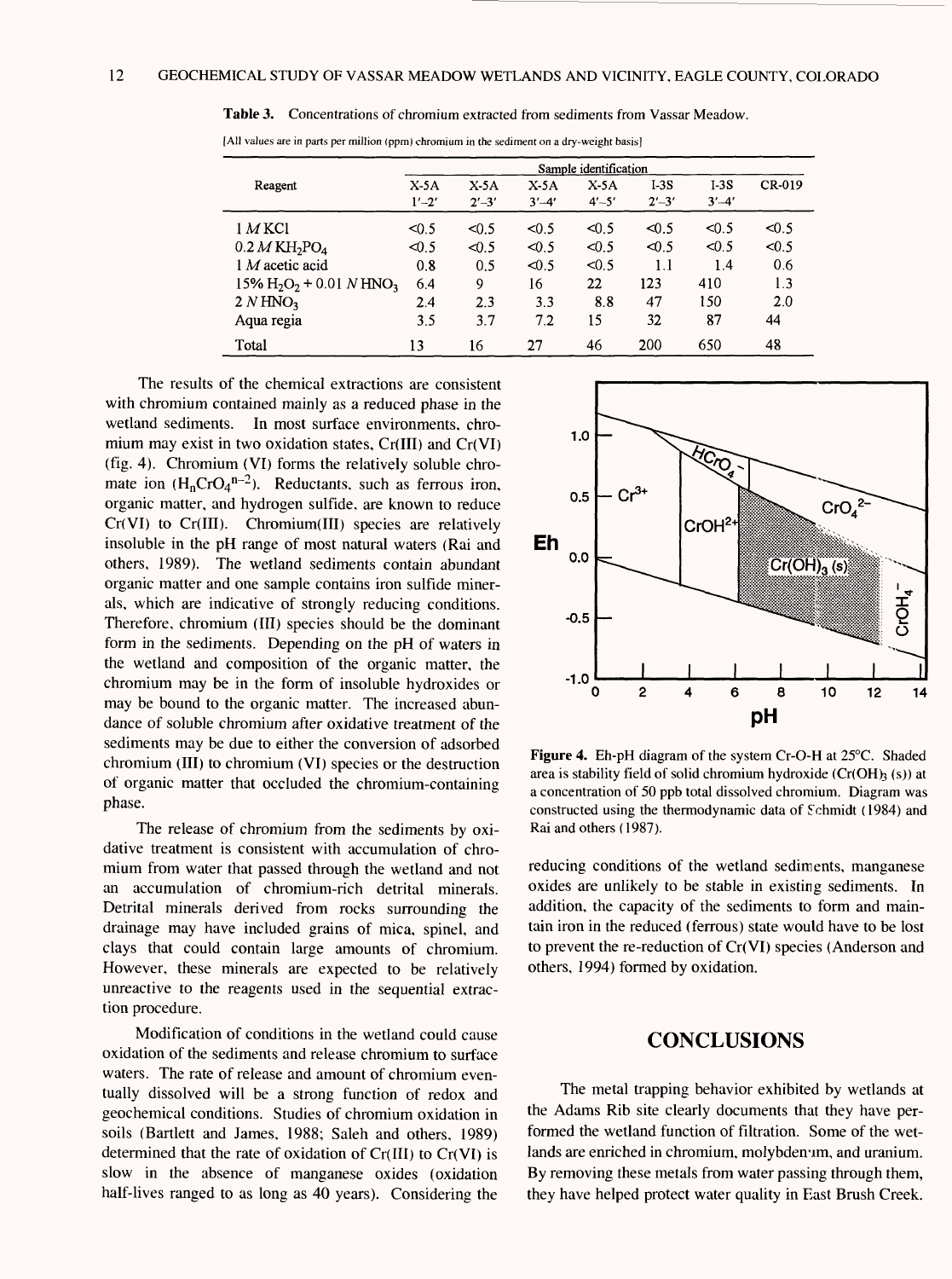Any mitigation for wetland loss due to development of the site should take loss of function into consideration. Any removal or draining of metalliferous wetland sediments should have safeguards in place to prevent escape of metals (particularly chromium and uranium) to ground or surface waters.

#### **REFERENCES CITED**

- Anderson, L.D., Kent, D.B., and Davis, J.A., 1994, Batch experiments characterizing the reduction of Cr(VI) using suboxic material from a mildly reducing sand and gravel aquifer: Environmental Science and Technology, v. 28, p. 178-185.
- Andrews, M.J., and Fuge, R., 1986, Cupriferous bogs of the Coed y Brenin area. North Wales and their significance in mineral exploration: Applied Geochemistry, v. 1, p. 519-525.
- Bartlett, R.J., and James, B.R., 1988, Mobility and bioavailability of chromium in soils, *in* Nriagu, J.O., and Nieboer, Evert, eds.. Chromium in the Natural and Human Environments: New York, John Wiley and Sons, p. 268-304.
- Beveridge, T.J., 1978, The response of cell walls *of Bacillus subtilis*  to metals and to electron-microscope stains: Canadian Journal of Microbiology, v. 24, p. 89-104.
- 1984, Mechanisms of the binding of metallic ions to bacterial walls and the possible impact on microbial ecology, *in*  Redy, C.A., and Klug, M.J., eds.. Current Perspectives in Microbial Ecology: Washington, American Society of Microbiology, p. 601-607.
- Borovec, Z., Kribek, B., and Tolar, V., 1979, Sorption of uranyl by humic acids: Chemical Geology, v. 27, p. 39-46.
- Campbell, P.G.C., and Tessier, Andre, 1987, Current status of metal speciation studies, *in* Patterson, J.W., and Passino, Roberto, eds.. Metals Speciations, Separation, and Recovery: Chelsea, Michigan, Lewis Publishers, Inc., p. 201-224.
- Carmichael, R.S., ed., 1989, Practical Handbook of Physical Properties of Rocks and Minerals: Boca Raton, Florida, CRC Press, Inc., 741 p.
- Chao, T.T., and Sanzalone, R.F., 1989, Fractionation of soil selenium by sequential partial dissolution: Soil Science Society of America Journal, v. 53, p. 385-392.
- Collins, D.B., Graham, B.C., and Hornbaker, A.L., 1982, National Uranium Resource Evaluation, Leadville quadrangle, Colorado: U.S. Department of Energy Report PGJ/F-027 (82), 88 p.
- Cooper, D.J., and Emerick, J.C., 1987, The effects of acid mine drainage on a *Carex aquatilis* fen in the Colorado Rocky Mountains, *in* Wetland and Riparian Ecosystems of the American West: Proceedings, Society of Wetland Scientists 8th Annual Meeting, May 26-29, 1987, Seattle, Washington, p. 96-100.
- Cothern, C.R., 1987, Development of regulations for radionuclides in drinking water, *in* Graves, B., ed.. Radon, Radium, and Other Radioactivity in Ground Water-Hydrologic Impact and Application to Indoor Airborne Contamination: Chelsea, Michigan, Lewis Publishers, p. 1-11.
- Cothern, R.C., Lappenbush, W.L., and Cotruvo, J.A., 1983, Health effects guidance for uranium in drinking water: Health Physics, v. 44, p. 377-384.
- Crum, Howard, 1988, A Focus on Peatlands and Peat Mosses: Ann Arbor, Michigan, University of Michigan Press, 306 p.
- Damman, A.W.H., 1979, Mobilization and accumulation of heavy metals in freshwater wetlands-Research project technical completion report: University of Connecticut, 14 p.
- Dissanayake, C.B., 1987, Metals in a lateritic peat deposit—A case study from Sri Lanka: Chemical Geology, v. 60, p. 137-143.
- Eckel, E.B., 1949, Geology and ore deposits of the La Plata district Colorado: U.S. Geological Survey Professional Paper 219, 179 p.
- Emerick, J.C., 1988, The restoration potential for wetlands impacted by acid mine drainage in the Colorado Rocky Mountains, *in*  Restoration, Creation, and Management of Wetland and Riparian Ecosystems in the American West: Rocky Mountair Chapter Society of Wetland Scientists, Symposium, Nov. 14-16, 1988, Denver, Colorado, p. 109-111.
- Erickson, B.M., Briggs, P.H., Kennedy, K.R., and Peacock. T.R., 1991, Chemical composition of the wetland vegetation receiving the acid mine drainage waters of St. Kevin Gulch, Leadville, Colorado., *in* Aronson, D.A., ed., 4th Toxic Substances Hydrology Technical Meeting, Monterey, California, March 11-15, 1991: U.S. Geological Survey Water Resources Investigation Report 91-4034, p. 419-421.
- Gabelman, John W., 1950, Geology of the Fulford and Brush Creek mining districts, Eagle County, Colorado, *in* The Nineteen Fifty Mining Year Book: Colorado Mining Association, p. 50-53.
- Glooschenko, W.A., and Capobianco, J.A., 1978, Metal content of sphagnum mosses from two northern Canadian bog exosystems: Water, Air, and Soil Pollution, v. 10, p. 215-220.
- Gough, L.P., Shacklette, H.T., and Case, A.A., 1979, Elemer<sup>t</sup> concentrations toxic to plants, animals, and man: U.S. Geological Survey Bulletin 1446, 80 p.
- Hem, J.D., 1985, Study and interpretation of the chemical characteristics of natural water: U.S. Geological Survey Wate~-Supply Paper 2254, 264 p.
- Hunkin Engineering, 1979, Preliminary metallurgical test results and conceptual production process for young uranium deposits with construction and operating cost estimates: British Columbia Royal Commission of Inquiry Health and Environmental Protection-Uranium Mining, 40 p.
- Ibarra, J.V., Osacar, J., and Gavilan J.M., 1979, Retention of metallic cations by lignites and humic acids: Fuel, v. 58, p. 827-830.
- Idiz, E.F., Carlisle, D., and Kaplan, I.R., 1986, Interaction be\*ween organic matter and trace metals in a uranium rich bog. Kern County, California, U.S.A.: Applied Geochemistry, v. 1, p. 573-590.
- Kochenov, A.V., Zinevyev, V.V., and Lovaleva, S.A., 1965, Some features of the accumulation of uranium in peat bogs: Geochemistry International, v. 2, p. 65-70.
- Kribek, B., and Podlaha, J., 1980, The stability constant of the  $UO_2^{2+}$ -humic acid complex: Organic Geochemistry, v. 2, p. 93-97.
- Langmuir, Donald, 1978, Uranium solution-mineral equilib-ia at low temperatures with applications to sedimentary ore deposits: Geochimica et Cosmochimica Acta, v. 42, p. 547-569.
- Lee, Julian, Jonasson, I.R., and Goodfellow, W.D., 1984, Metal accumulation by bryophytes in some zinc-rich blanket bogs Selwyn Mountains, Yukon Territory: Canadian Journal of Botany, v. 62, p. 722-728.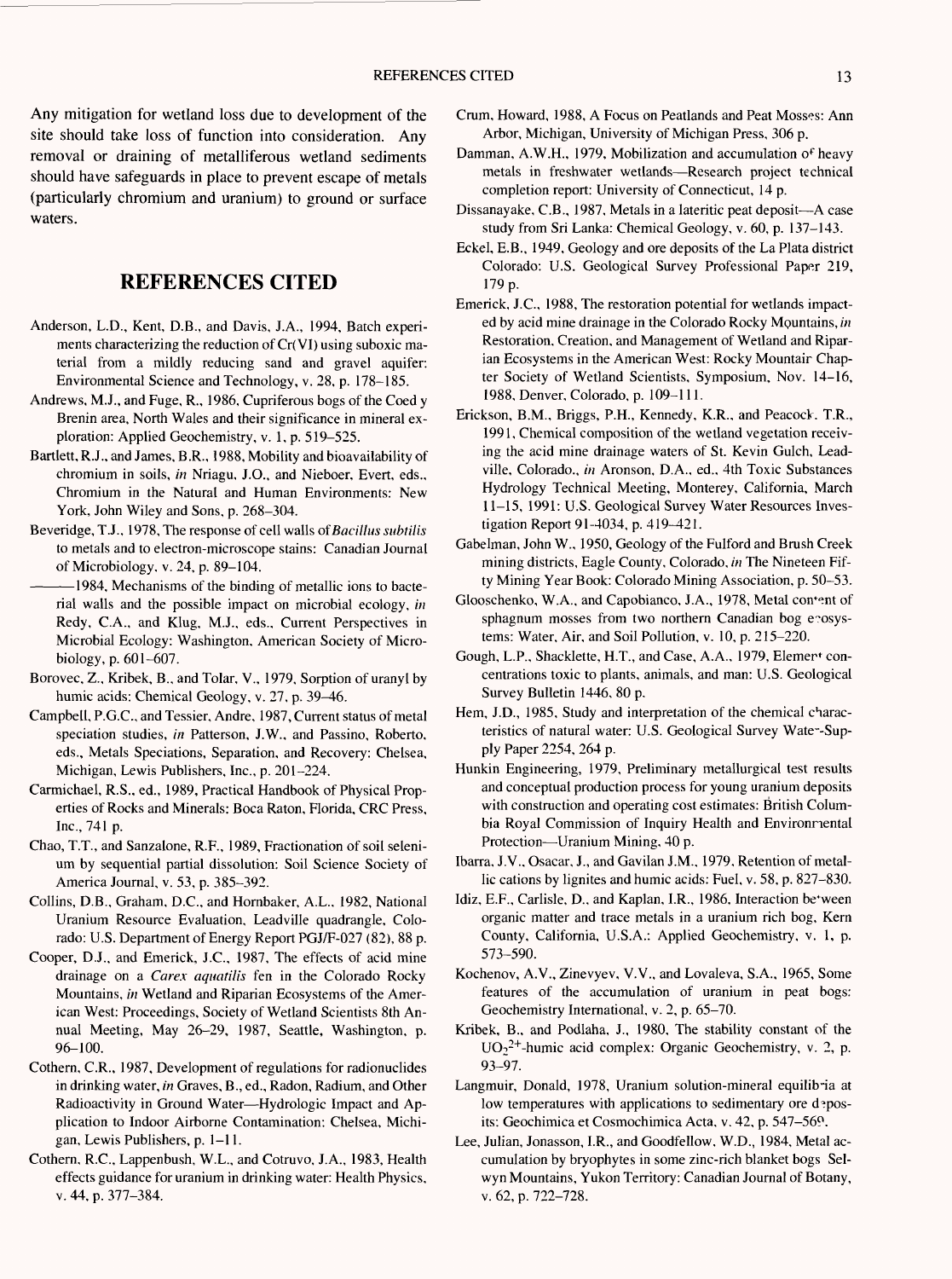- Lichte, F.E., Golightly, D.W., and Lamothe, P.J., 1987, Inductively coupled plasma-atomic emission spectrometry: U.S. Geological Survey Bulletin 1770-B, 10 p.
- Lopatkina, A.P., 1967, Conditions of accumulation of uranium in peat: Geochemistry International, v. 4, p. 577-588.
- Lovering, T.S., 1928, Organic precipitation of metallic copper: U.S. Geological Survey Bulletin 795-C, p. 45-52.
- Lovley, D.R., Phillips, E.J.P., Gorby, Y.A., and Landa, E.R., 1991, Microbial reduction of uranium, *in* U.S. Geological Survey Toxic Substances Hydrology Program-Proceedings of the technical meeting, Monterey, California, March 11-15, 1991: U.S. Geological Survey Water Resources Investigations Report 91-4034, p. 548-551.
- Mathur, S.P., and Farnham, R.S., 1985, Geochemistry of humic substances in natural and cultivated peatlands, *in* Aiken, G.R., Mcknight, D.M., Wershaw, R.L., and MacCarthy, P., eds., Humic Substances in Soil, Sediment, and Water: New York, John Wiley, p. 53-86.
- McKowan, D.M., and Millard, H.T., 1987, Determination of uranium and thorium by delayed neutron counting: U.S. Geological Survey Bulletin 1770-1, 12 p.
- Millard, H.T., and Keaten, B.A., 1982, Precision of uranium and thorium determinations by delayed neutron counting: Journal of Radioanalytical Chemistry, v. 72, p. 489-500.
- Mitsch, W.J., and Gosselink, J.G., 1986, Wetlands: New York, Van Nostrand Reinhold, 539 p.
- Mohagheghi, A., Updegraff, D.M., and Goldhaber, M.B., 1985, The role of sulfate-reducing bacteria in the deposition of sedimentary uranium ores: Geomicrobiology Journal, v. 4, 153-173.
- Moore, G.W., 1954, Extraction of uranium from aqueous solution by coal and some other materials: Economic Geology, v. 49, p. 652-658.
- Moore, P.O., and Bellamy, D.J., 1974, Peatlands: New York, Springer-Verlag, 221 p.
- Owen, D.E., Otton, J.K., Hills, F.A., and Schumann, R.R., 1992, Uranium and other elements in Colorado Rocky Mountain wetlands—A reconnaissance study: U.S. Geological Survey Bulletin 1992, 33 p., 1 plate.
- Pakarinen, P., Tolonen, K., Heikkinen, S., and Nurmi, A., 1983, Accumulation of metals in Finnish raised bogs: Environmental Biogeochemistry Ecology Bulletin, v. 35, p. 377-382.
- Rai, D., Eary, L.E., and Zachara, J.M., 1989, Environmental chemistry of chromium: The Science of the Total Environment, v. 86, p. 15-23.
- Rai, D., Sass, B.M., and Morre, D.A., 1987, Chromium (III) hydrolysis constants and solubility of chromium (III) hydroxide: Inorganic Chemistry, v. 26, p. 245-249.
- Robbins, E.I., Zielinski, R.A., Otton, J.K., Owen, D.E., Schumann, R.R., and McKee, J.P., 1990, Microbially mediated fixation of uranium, sulfur, and iron in a peat-forming montane wetland, Larimer County, Colorado, *in* USGS Research on Energy Resources—1990 Program and Abstracts: U.S. Geological Survey Circular 1060, p. 70-71.
- Saleh, F.Y., Parkerton, R.V., Lewis, R.V., Huang, J.H., and Dickson, K.L., 1989, Kinetics of chromium transformations in the environment: The Science of the Total Environment, v. 86, p. 25-41.
- Schmidt, R.L., 1984, Thermodynamic properties and environmental chemistry of chromium: Richland Washington, Pacific Northwest Laboratories, Report PNL-4881.
- Shacklette, H.T., and Boerngen, J.G., 1984, Elemental concentrations in soils and other surficial materials of the conterminous United States: U.S. Geological Survey P-ofessional Paper 1270, 105 p.
- Shanbhag, P.M., and Choppin, G.R., 1981, Binding of uranyl by humic acid: Journal of Inorganic and Nuclear Chemistry, v. 43, p. 3369-3372.
- Shumate, S.E., Strandberg, G.W., McWhirter, E>.A., Parrott, J.R., Bogacki, G.M., and Locke, B.R., 1980, Separation of heavy metals from aqueous solutions using "Biosorbents"—Development of contacting devices for uranium removal, *in* Biotechnology and Bioengineering Symposium 10. New York, John Wiley, p. 27-34.
- Sikora, L.J., and Keeney, D.R., 1983, Further aspects of soil chemistry under anaerobic conditions, *in* Ecosystems of the World 4A Mires—Swamp, Bog, Fen and Moor: New York, Elsevier, p. 247-256.
- Stednick, J.D., 1988, The influence of riparian/wetland systems on surface water quality, *in* Restoration, Creation, and Management of Wetland and Riparian Ecosystems in the American West: Rocky Mountain Chapter, Society of Wetland Scientists, Symposium, Nov. 14-16, 1988, Denver, Co'orado, p. 17-19.
- Stone, R.W., and Pesavento, B.G., 1985, Micro- and macro-biological characteristics of wetlands removing iron and manganese, *in* Brooks, R.P., Samuel, D. E., and Hill, J. B., eds., Wetlands and Water Management on Mined Lands, Proceedings of a conference, Oct. 23-24, 1985: Pennsylvania State University, p. 373.
- Szalay, A., 1974, Accumulation of uranium and other micrometals in coal and organic shales and the role of humic acids in these geochemical enrichments: Arkiv for Mineralogi Och Geologi, v. 5, p. 23-36.
- Taylor, G.J., and Crowder, A.A., 1983, Uptake and accumulation of heavy metals by *Typha latifolia* in wetlands of the Sudbury, Ontario, region: Canadian Journal of Botany, v. 61, p. 63-73.
- Titayeva, N.A., 1967, Association of radium and uranium with peat: Geochemistry International, v. 4, p. 1168-1174.
- Tsezos, M., and Volesky, B., 1981, Biosorption of uranium and thorium: Biotechnology and Bioengineering, v. 23, p. 583-604.
- 1982, The mechanism of uranium bioso'ption by *Rhizopus arrhizus:* Biotechnology and Bioengineering, v. 24, p. 385-401.
- Tweto, Ogden, Moench, R.H., and Reed J.C. Jr., 1978, Geologic map of the Leadville  $1^{\circ} \times 2^{\circ}$  quadrangle, Northwestern Colorado: U.S. Geological Survey Miscellaneous Investigations Series Map 1-999.
- U.S. Environmental Protection Agency [U.S. EPA], 1991, Radionuclides in drinking water [fact sheet]: U.S. Environmental Protection Agency Office of Water WH-550, 570/9-91-700.
- Waksman, S.A., 1930, Chemical composition of peat and the role of microorganisms in its formation: American Journal of Science, v. 19, p. 32-54.
- Walton-Day, K., Briggs, P.H., and Romberger, S.B., 1989, Use of mass-flow calculations to identify processes controlling water quality in a subalpine wetland receiving acid mine drainage, St. Kevin Gulch, Colorado [abs.]: EOS, v. 70, p. 1106.
- Wildeman, T.R. and Landon, L.S., 1989, Use *of* wetlands for treatment of environmental problems in mining—Non-coal-mining applications, *in* Hammer, D.A., ed., Constructed Wetlands for Waste Water Treatment—Municipal, Industrial, and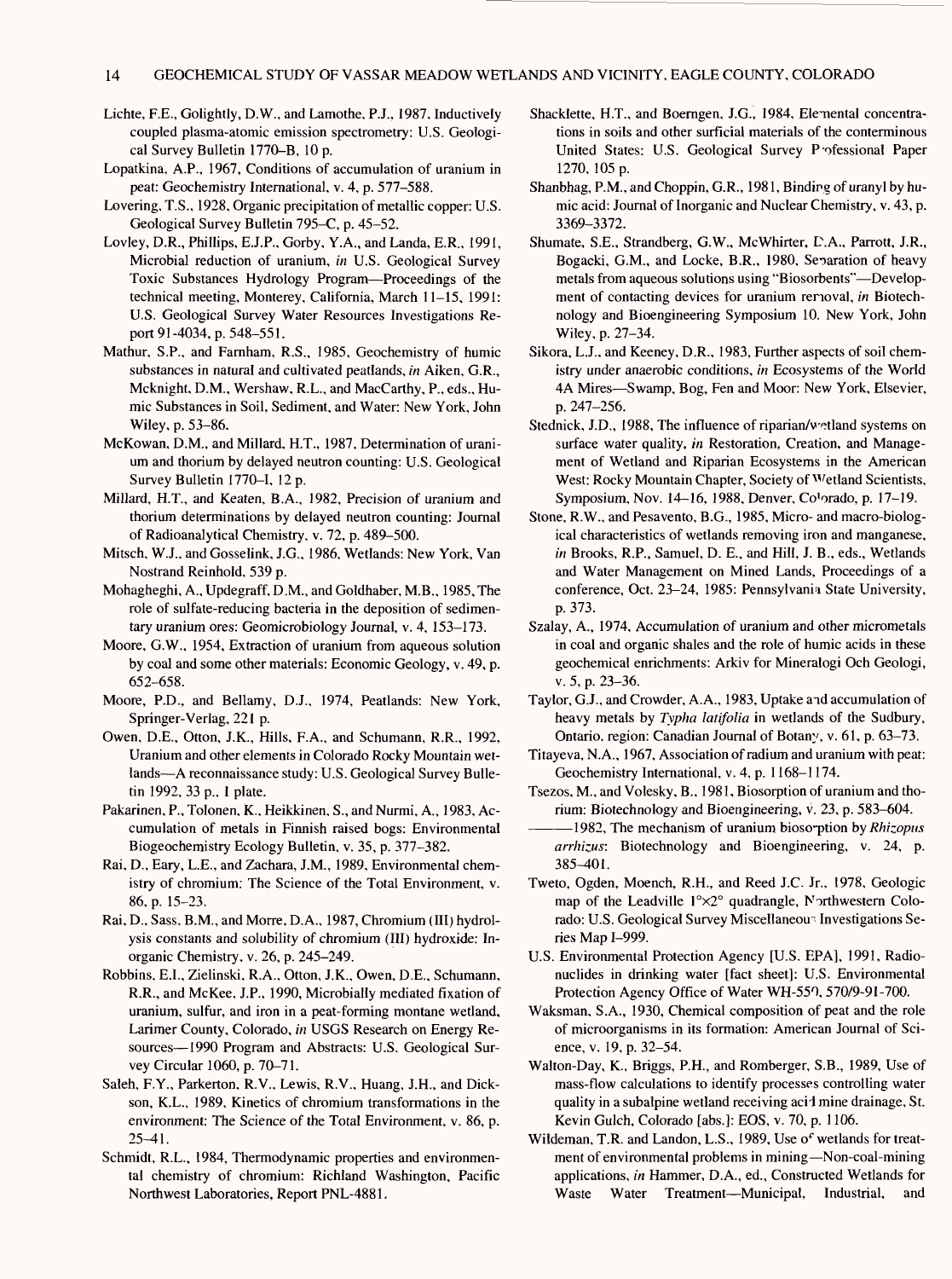Agricultural: Chelsea, Michigan, Lewis, p. 221-231.

- Windell, J.T., Willard, B.E., Cooper, D.J., Foster, S.Q., Knud-Hansen, C.F., Rink, L.P., and Kiladis, G.N., 1986, An ecological characterization of Rocky Mountain montane and subalpine wetlands: U.S. Fish and Wildlife Service Biological Report 86(11), 298 p.
- Wrenn, M.E., Durbin, P.W., Howard, B., Lipsztein, J., Rundo, J., Still, E.T., and Willis, D.L., 1985, Metabolism of ingested U

Published in the Central Region, Denver, Colorado

Manuscript approved for publication April 3, 1995

Edited by Richard W. Scott, Jr.

Graphics preparation and photocomposition by Norma J. Maes; use made of author-drafted material

and Ra: Health Physics, v. 48, p. 601-633.

- Zielinski, R.A. and Meier, A.L., 1988, The association of uranium with organic matter in Holocene peat-An experimental leaching study: Applied Geochemistry, v. 3, p. 631-643.
- Zielinski, R.A., and Otton, J.K., 1989, Geologic controls on uranium in water and surficial sediments. Lake Tahoe area, Nevada [abs.]: Geological Society of America Abstracts with Programs, v. 21, p. A146.

### **APPENDIX I-FIELD NOTES**

#### **SAMPLE SITE X-5A:**

Auger hole located 16.8 m from X-5A along a bearing of 260°. Sulfur bacteria *(Thiothrix* sp.?). Slight sulfur smell. Seep area, slightly domed fen with moss and sedge dominant. Water: pH 7.5; temperature 10°C.

| $0 - 1'$    | Dark brown (10YR 3/3) fiber-rich peaty  |
|-------------|-----------------------------------------|
|             | muck.                                   |
| $1 - 2'$    | Yellowish brown (10YR 5/6) fibric peat. |
| $2 - 3'$    | Dark brown (10YR 3/3) peaty muck.       |
| $3 - 4'$    | Dark brown (7.5YR 3/2) peaty muck.      |
| $4 - 4'4''$ | Peaty muck.                             |
| $4'4''-5'$  | Dark brown sandy, gritty silt.          |
| $5 - 5'2''$ | Grayish grus.                           |
|             |                                         |

#### SAMPLE SITE Z-1B:

Spring  $\equiv$  6 ft deep. Fen area—sedges, moss, willows, and bog birch. Area domed (spring mound). Water: pH 6.5; temperature 8°C.

0-1' Very dark grayish brown (10YR 3/2) peaty muck with fibers. 1-2' Very dark grayish brown (1OYR 3/2) peaty muck with fibers and some grit.  $2-3'$  Very dark grayish brown (10YR 3/2) peaty muck with fibers, grades into muck with grit. 3-4' Peaty muck.

HAT CREEK:

Water: pH 7.5; temperature 8°C.

#### SAMPLE SITE **X-2:**

Auger hole located 14.6 m from X-2 along a bearing of 320°. Seep located at the edge of a carr filling an old pond. Sedges and moss. Water: pH 6.5; temperature 9°C.

 $0-1'$  Dark grayish brown (10YR 4/2) organic-rich, gritty silt.

#### SAMPLE SITE 1145:

Auger hole located 11.3 m from stake (backsight to stake 230°). Seep/spring area appears to have perennial flow. Willows, sedge, moss, and watercress. Water: pH 7; temperature 9°C.

0-9" Dark brown peaty muck. Cobbles at base.

#### SAMPLE SITE 1-2:

Good seep area with iron bacteria (red flocs and also Leptothrix). Sedges, willow and moss. Water: pH 7-7.5; temperature 13°C.

- $0-1'$  Very dark grayish brown (10YR 3/2) peat.
- 1-2' Very dark grayish brown (10YR 3/2) peat with wood fragments grading to peaty muck at base.
- 2-3' Very dark grayish brown (10YR 3/2) muck.

#### SAMPLE SITE I-3S:

Spring  $\equiv$  6 ft deep. Spring mound  $\equiv$  8 m in diameter. Sulfur bacteria, stinks. Sedges, moss, watercress. Water: pH 7.5; temperature 9.5°C.

0-1' Brown to dark brown (7.5YR 4/2) pert.